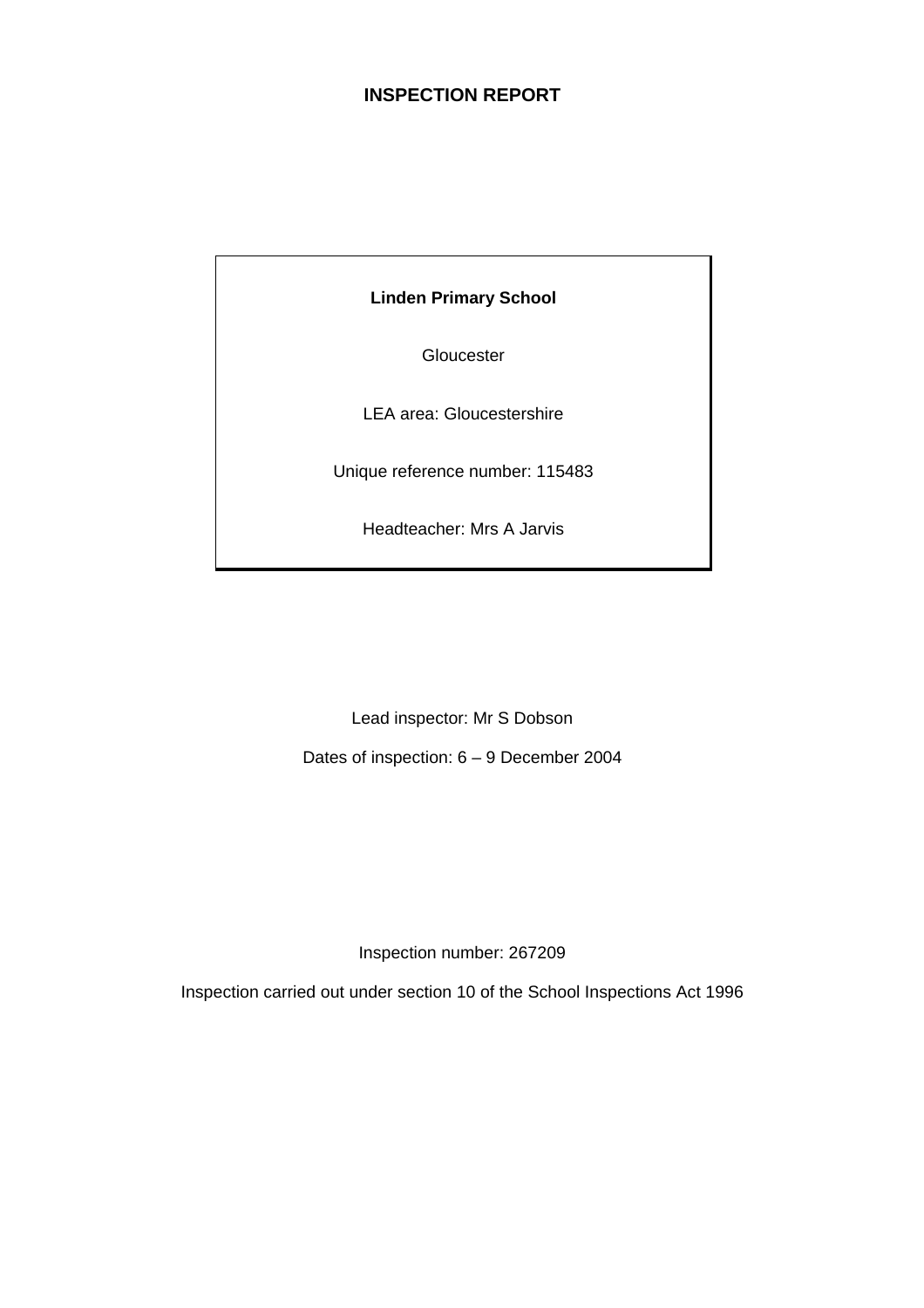#### © Crown copyright 2005

This report may be reproduced in whole or in part for non-commercial educational purposes, provided that all extracts quoted are reproduced verbatim without adaptation and on condition that the source and date thereof are stated.

Further copies of this report are obtainable from the school. Under the School Inspections Act 1996, the school must provide a copy of this report and/or its summary free of charge to certain categories of people. A charge not exceeding the full cost of reproduction may be made for any other copies supplied.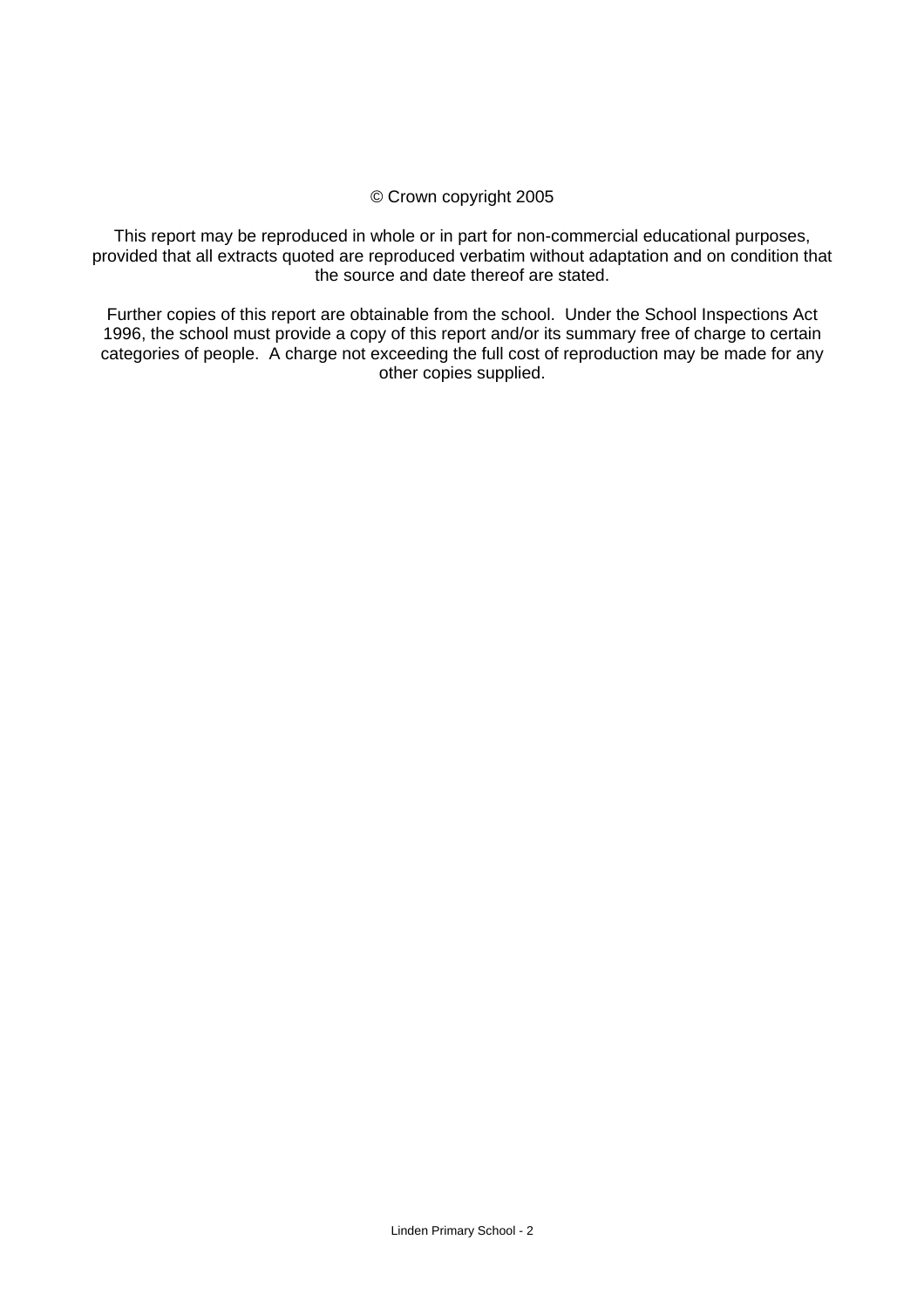# **INFORMATION ABOUT THE SCHOOL**

| Type of school:              | Primary                    |
|------------------------------|----------------------------|
| School category:             | Community                  |
| Age range of pupils:         | $4 - 11$ years             |
| Gender of pupils:            | Mixed                      |
| Number on roll:              | 341                        |
| School address:              | Linden Road<br>Gloucester  |
| Postcode:                    | Gloucestershire<br>GL1 5HU |
| Telephone number:            | 01452 527020               |
| Fax number:                  | 01452 541026               |
| Appropriate authority:       | Governing Body             |
| Name of chair of governors:  | Mr C Healy                 |
| Date of previous inspection: | 22 February 1999           |

# **CHARACTERISTICS OF THE SCHOOL**

The school serves the Linden area of the City of Gloucester. It is an area of mixed public and private housing which has some features of economic and social disadvantage. The attainment of pupils on entry is below average, particularly in language skills. About 15 percent of pupils have backgrounds other than white British and very few pupils have support for English as an additional language. The school has a stable population; few pupils leave or join the school other than in the reception class. An above average proportion of pupils is eligible for free school meals. The proportion of pupils with special educational needs is above average as is the proportion of pupils with statements of need. Most of these pupils have general learning or behavioural difficulties. Many of the pupils attend the attached playgroup prior to joining the school.

The school has recently undergone major building developments to provide some new classrooms and a small outdoor area for children in the reception class. The development of the site is not yet completed. A new extension to the hall has been built but has not yet been accepted by the school as fit for purpose. The school has recently been awarded the Basic Skills Quality Mark.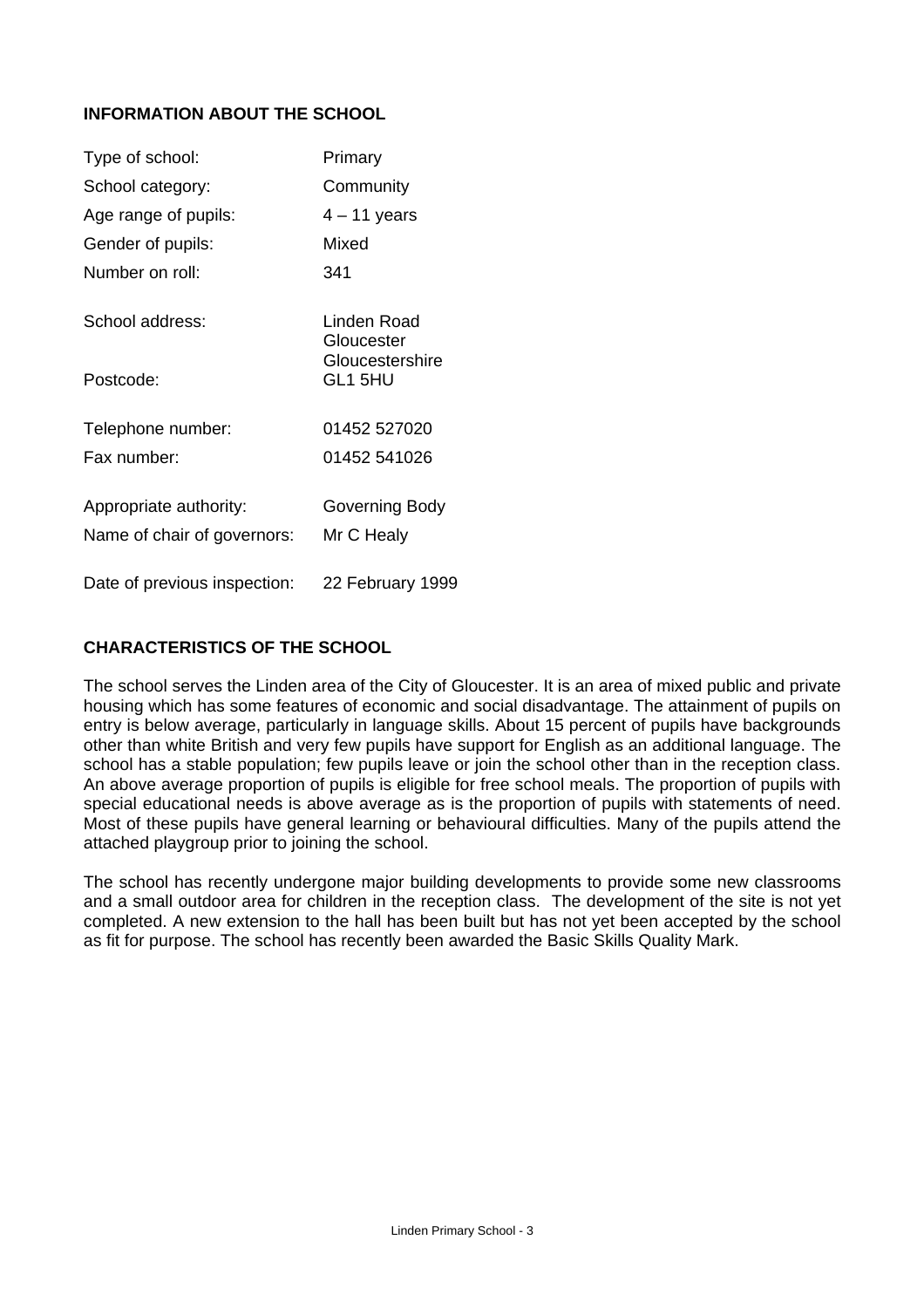# **INFORMATION ABOUT THE INSPECTION TEAM**

| <b>Members of the inspection team</b> |             |                | <b>Subject responsibilities</b>                                                                                            |
|---------------------------------------|-------------|----------------|----------------------------------------------------------------------------------------------------------------------------|
| 18074                                 | Mr S Dobson | Lead inspector | Foundation<br>Stage,<br>Science,<br>and communication<br>Information<br>technology                                         |
| 11096                                 | Ms M Davie  | Lay inspector  |                                                                                                                            |
| 20645                                 | Ms R Webber | Team inspector | English, English as an additional<br>language, Special educational<br>needs, Art and design, Music,<br>Religious education |
| 23630                                 | Mr J Palk   | Team inspector | Mathematics,<br>Design<br>and<br>technology, Geography,<br>History,<br>Physical education                                  |

The inspection contractor was:

#### Wessex Education Limited

 3 Greenacres Puddletown Dorchester Dorset DT2 8GF

Any concerns or complaints about the inspection or the report should be made initially to the inspection contractor. The procedures are set out in the leaflet *'Complaining about Ofsted Inspections'*, which is available from Ofsted Publications Centre (telephone 07002 637833) or Ofsted's website (www.ofsted.gov.uk).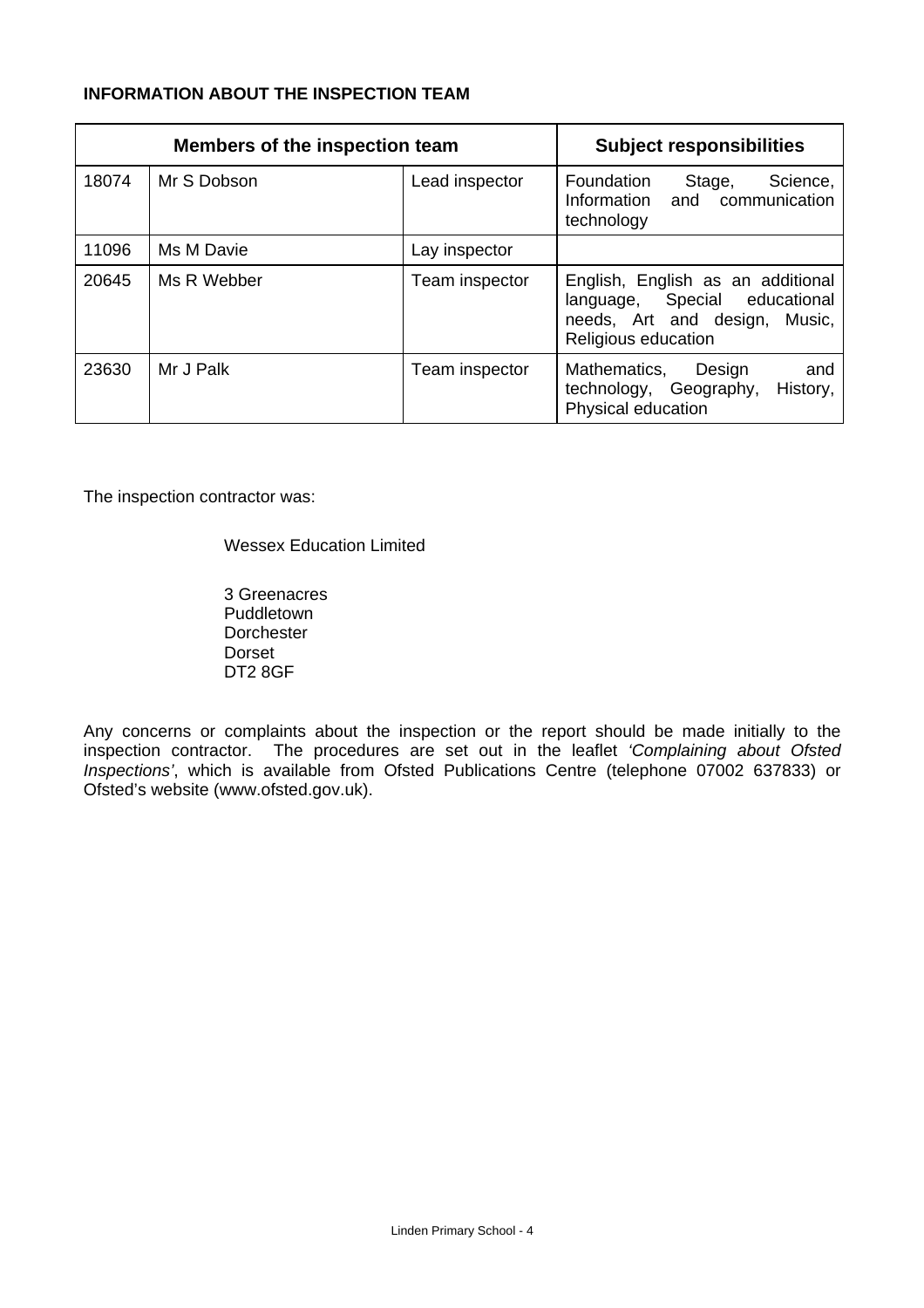# **REPORT CONTENTS**

|                                                                                                                                    | Page |
|------------------------------------------------------------------------------------------------------------------------------------|------|
| <b>PART A: SUMMARY OF THE REPORT</b>                                                                                               | 6    |
| <b>PART B: COMMENTARY ON THE MAIN INSPECTION FINDINGS</b>                                                                          |      |
| <b>STANDARDS ACHIEVED BY PUPILS</b>                                                                                                | 8    |
| Standards achieved in areas of learning, subjects and courses                                                                      |      |
| Pupils' attitudes, values and other personal qualities                                                                             |      |
| <b>QUALITY OF EDUCATION PROVIDED BY THE SCHOOL</b>                                                                                 | 11   |
| Teaching and learning<br>The curriculum<br>Care, guidance and support<br>Partnership with parents, other schools and the community |      |
| <b>LEADERSHIP AND MANAGEMENT</b>                                                                                                   | 14   |
| PART C: THE QUALITY OF EDUCATION IN AREAS OF LEARNING AND<br><b>SUBJECTS</b>                                                       | 17   |
| AREAS OF LEARNING IN THE FOUNDATION STAGE                                                                                          |      |
| <b>SUBJECTS IN KEY STAGES 1 AND 2</b>                                                                                              |      |
| <b>PART D: SUMMARY OF THE MAIN INSPECTION JUDGEMENTS</b>                                                                           | 28   |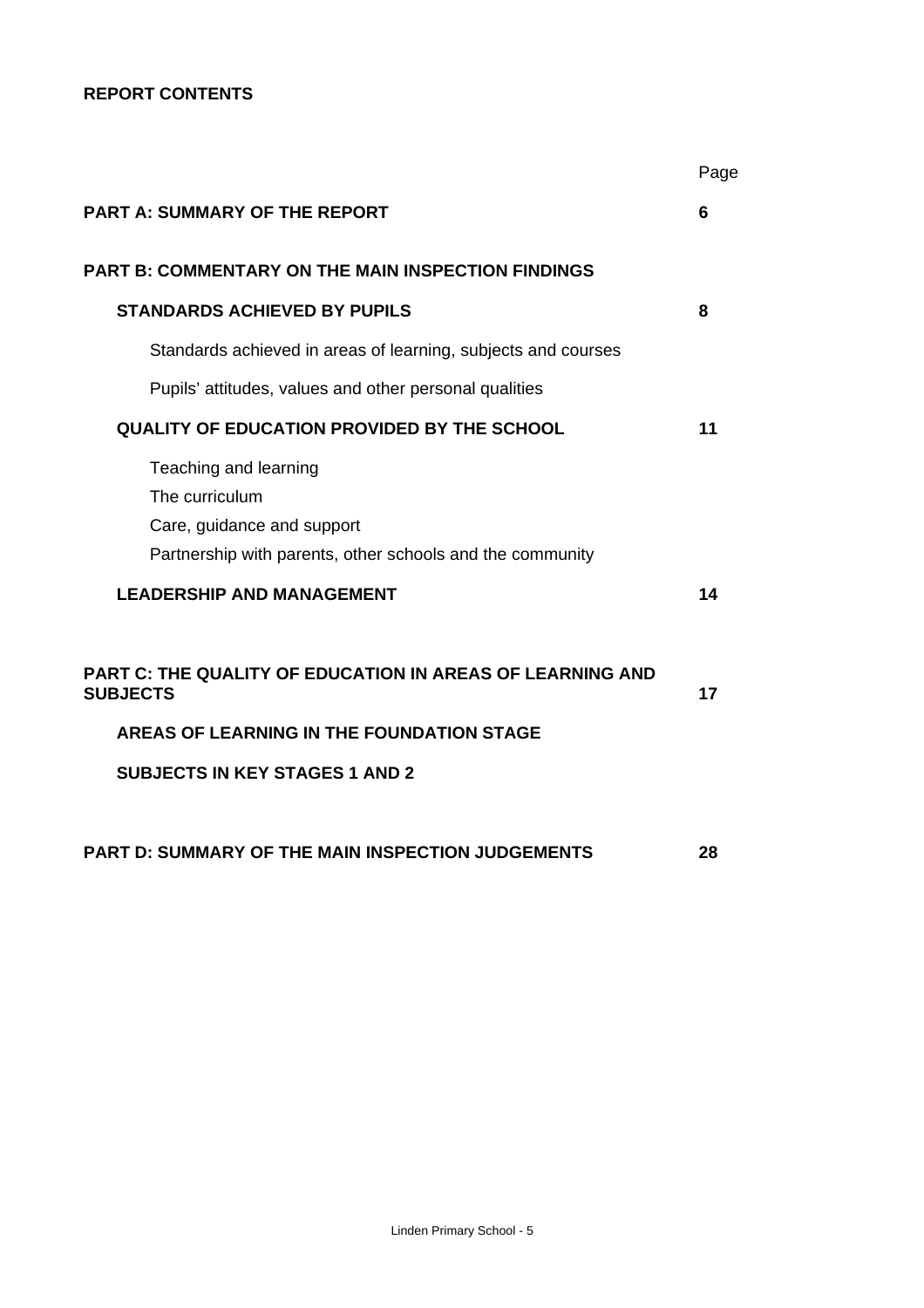# **PART A: SUMMARY OF THE REPORT**

# **OVERALL EVALUATION**

The school provides an **adequate standard of education** but has some **serious weaknesses**. Due to very recent actions by the new and very effective headteacher, this is an improving school where the decline in standards has been halted and new curriculum plans are in place. Nevertheless, the school is a cause for concern as there are weaknesses in pupils' achievement especially in English, mathematics and science. These have been caused by unsatisfactory teaching and an unsatisfactorily planned curriculum. Both of these weaknesses are now being addressed. At present, the school gives unsatisfactory value for money.

# **The school's main strengths and weaknesses are:**

- The headteacher, supported well by the deputy headteacher, is taking rapid action to address the poor standards which have been a feature of this school for several years.
- Pupils with special educational needs get good support and achieve satisfactorily.
- Provision for children in the reception class is good; children achieve well.
- The quality of teaching and learning is not high enough, particularly in some classes in Key Stage  $2^1$ .
- Some subjects are not taught regularly enough or in sufficient depth.

**Improvement since the last inspection has been poor**. There has been no improvement in the standards pupils achieve or the quality of teaching; both were indicated as areas for improvement. The school was also asked to improve the work of the subject co-ordinators and this has not happened. However, action has been taken in the last half term to address these issues. The only area of improvement has been in information and communication technology (ICT) where new equipment and the work of an effective co-ordinator has brought about some improvement, though standards are not yet as high as they could be. There has been significant new building since the last inspection.

| <b>Results in National</b><br>Curriculum tests at the |              | similar schools |      |      |  |
|-------------------------------------------------------|--------------|-----------------|------|------|--|
| end of Year 6,<br>compared with:                      | 2003<br>2002 |                 | 2004 | 2004 |  |
| English                                               |              |                 |      |      |  |
| <b>Mathematics</b>                                    |              |                 |      |      |  |
| Science                                               |              |                 |      |      |  |

# **STANDARDS ACHIEVED**

*Key: A - well above average; B – above average; C – average; D – below average; E – well below average* 

*Similar schools are those whose pupils attained similarly at the end of Year 2.* 

**Standards** in English, mathematics and science are **low** and most pupils do not achieve as well as they should in years 1 to 6. This has been recognised by the senior management team and improvements have been made to the curriculum in the last half term to focus the teachers and the pupils on systematic learning of literacy and numeracy skills. This has halted the decline in standards. Standards in reading are higher than those in writing. Pupils with special educational needs achieve satisfactorily because they get good support. In other subjects achievement is variable; in some, such as art and design, music and history it is satisfactory but in others it is not high enough. By contrast, all children achieve well in the foundation stage from a low starting point,

-

 $<sup>1</sup>$  Years 3 – 6.</sup>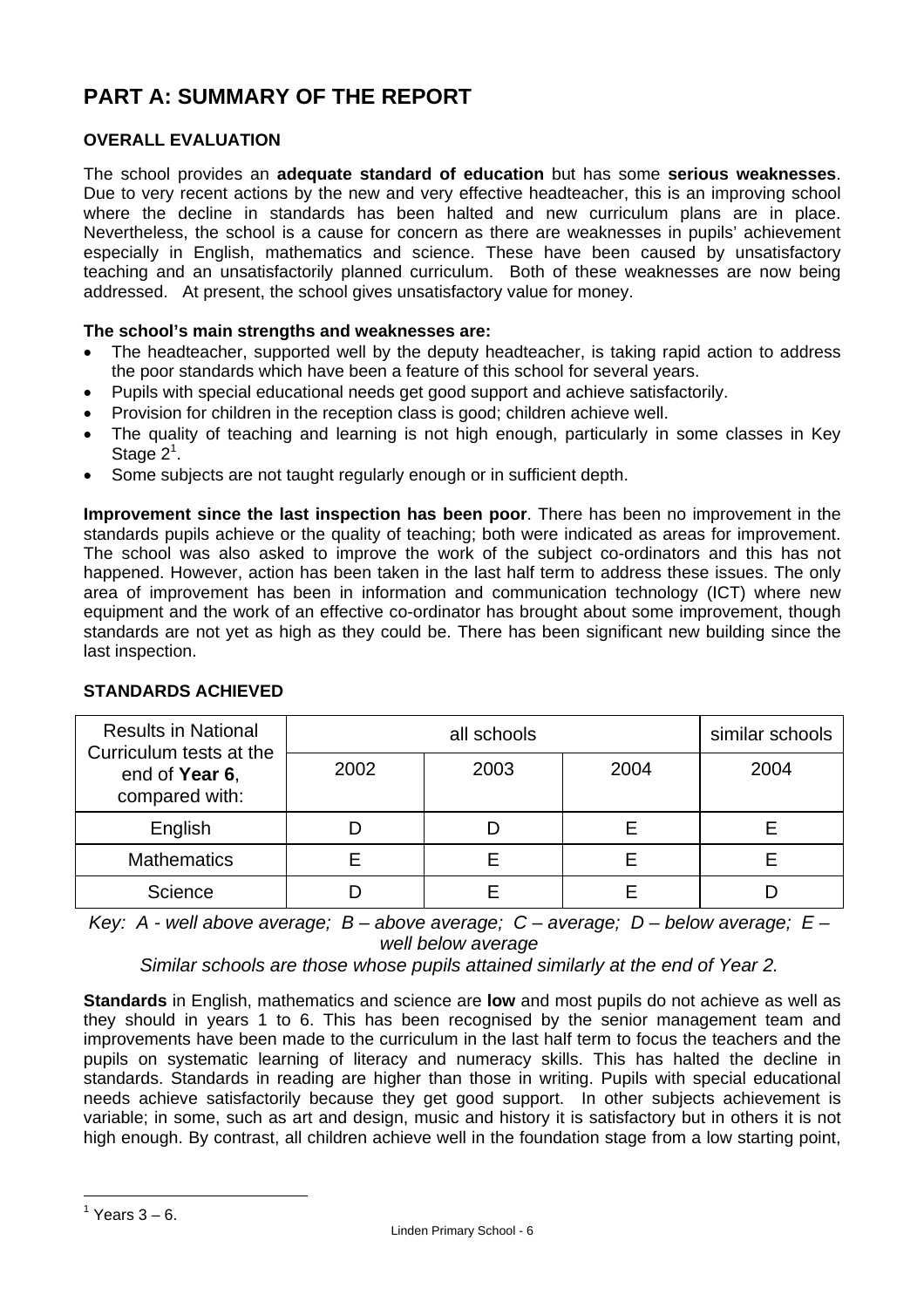and though they do not quite achieve the early learning goals<sup>2</sup> in communication, language and literacy, creative development and knowledge and understanding of the world, they do achieve them in the other areas $3$ .

New strategies for the management of pupils' behaviour have been implemented this term and have been successful. Parents, pupils, teachers and governors indicate that behaviour is much improved. Pupils behave well and have positive attitudes in the reception class and years 1 and 2. In years 3 to 6, behaviour is satisfactory. Pupils' spiritual, moral, social and cultural development is satisfactory. Attendance is below average but the school has satisfactory procedures to improve it.

# **QUALITY OF EDUCATION**

The quality of education is **unsatisfactory,** but there are signs of improvement. Teaching and learning is unsatisfactory overall though it is good in the reception class and satisfactory in years 1 and 2. It is unsatisfactory in years 3 to 6 although it varies between very good and poor. Although the school teaches the National Curriculum, the planning is not effective and pupils do not study some subjects often enough or in enough depth.

The school ensures pupils are safe and cared for and there are satisfactory links with parents.

#### **LEADERSHIP AND MANAGEMENT**

Leadership and management are **satisfactory and improving rapidly**. The leadership of the new headteacher is very good and in less than one term she has put in place a culture of improvement. This includes improving the effectiveness of the governance of the school which is unsatisfactory. The deputy headteacher gives good support but the work of most of the subject co-ordinators is currently unsatisfactory, as they do not gather enough evidence about pupils' achievements.

The governors' annual report to parents and the school prospectus do not comply with statutory requirements. This was reported at the time of the last inspection and the issue has not been addressed.

#### **PARENTS' AND PUPILS' VIEWS OF THE SCHOOL**

**Parents** indicate that they are **happy** with most aspects of the school and that they feel welcome. The **pupils are mostly happy** though some commented that on occasions some of the boys are rather aggressive.

#### **IMPROVEMENTS NEEDED**

The most important things the school should do to improve are:

- Raise standards in English, mathematics and science.
- Improve the quality of teaching and learning in years 1 to 6 and ensure that all unsatisfactory and poor teaching is eradicated.
- Restructure the curriculum to ensure that subjects are taught more frequently.

and, to meet statutory requirements:

 $\overline{a}$ 

• Add comparative assessment information to the Governors' Annual Report and the School Prospectus.

 $\frac{2}{3}$  Nationally agreed targets for the end of the reception year.

Linden Primary School - 7 <sup>3</sup> Personal, social and emotional development, mathematical development and physical development.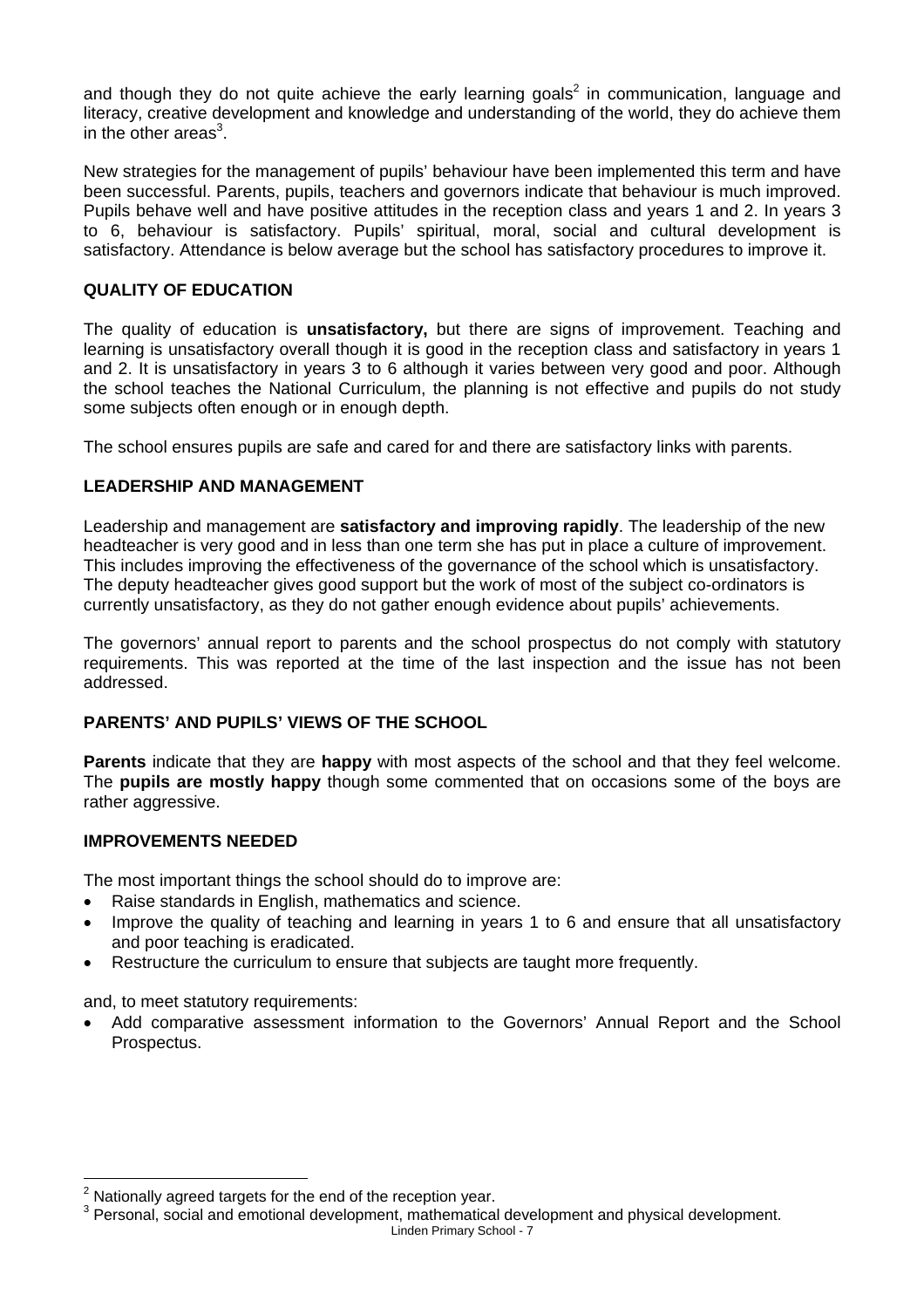# **PART B: COMMENTARY ON THE INSPECTION FINDINGS**

# **STANDARDS ACHIEVED BY PUPILS**

Achievement in the **reception** class is **good**. Achievement in years **1 – 6** is **unsatisfactory** and standards in English, mathematics and science are likely to be below those in similar schools in 2005, although there are signs of improvement in standards in English. There is very little difference in the achievements of boys and girls. Pupils with special educational needs and those who require support for English as an additional language achieve satisfactorily as they are given good support.

#### **Main strengths and weaknesses**

- Good provision in the reception class helps children make good progress from a well below average level on entry to school.
- Good strategies are in place to help pupils with special educational needs to do their best.
- Achievement in ICT is satisfactory and is improving quickly.

#### **Commentary**

1. Children start the reception class with standards which are below expectations in all areas of learning and many have poor communication skills. Despite having only satisfactory resources and limited opportunities for outdoor play, the teacher covers all elements of the curriculum, is encouraging and supportive and this ensures that all children achieve well. Most children make very good progress and achieve very well in their mathematical, personal, social and emotional and physical development and they reach or exceed the early learning goals. They achieve well in language, literacy and communication and satisfactorily in knowledge and understanding of the world and creative development but they do not quite reach the early learning goals. They do not reach the early learning goals in verbal communication and this affects both their writing and reading as they move into years 1 and 2.

| Standards in:      | School results | National results |
|--------------------|----------------|------------------|
| Reading            | 14.0 (14.0)    | 15.8(15.7)       |
| Writing            | 12.5(12.4)     | 14.6 (14.6)      |
| <b>Mathematics</b> | 14.7 (14.4)    | 16.2 (16.3)      |

#### *Standards in national tests at the end of Year 2 – average point scores in 2004*

*There were 52 pupils in the year group. Figures in brackets are for the previous year* 

#### *Standards in national tests at the end of Year 6 – average point scores in 2004*

| Standards in:      | School results | National results |
|--------------------|----------------|------------------|
| English            | 23.9(26.2)     | 26.9 (26.8)      |
| <b>Mathematics</b> | 23.7 (25.5)    | 27.0 (26.8)      |
| Science            | 25.9 (27.2)    | 28.6 (28.6)      |

*There were 48 pupils in the year group. Figures in brackets are for the previous year* 

2. Results in reading, writing and mathematics at the end of year 2 are well below the national average and those of similar schools. There has however been some improvement and the trend of improvement is slightly better than the national trend. Standards in reading are higher than those in writing and recent changes to the teaching of English are bringing some improvement throughout the school. Standards in speaking and listening are as expected nationally from year 2 to year 6. This demonstrates good progress from the reception class and is due to an effort on the part of staff to provide opportunities for pupils to discuss their work. Standards in writing, mathematics and science are very low by the end of year 6 and standards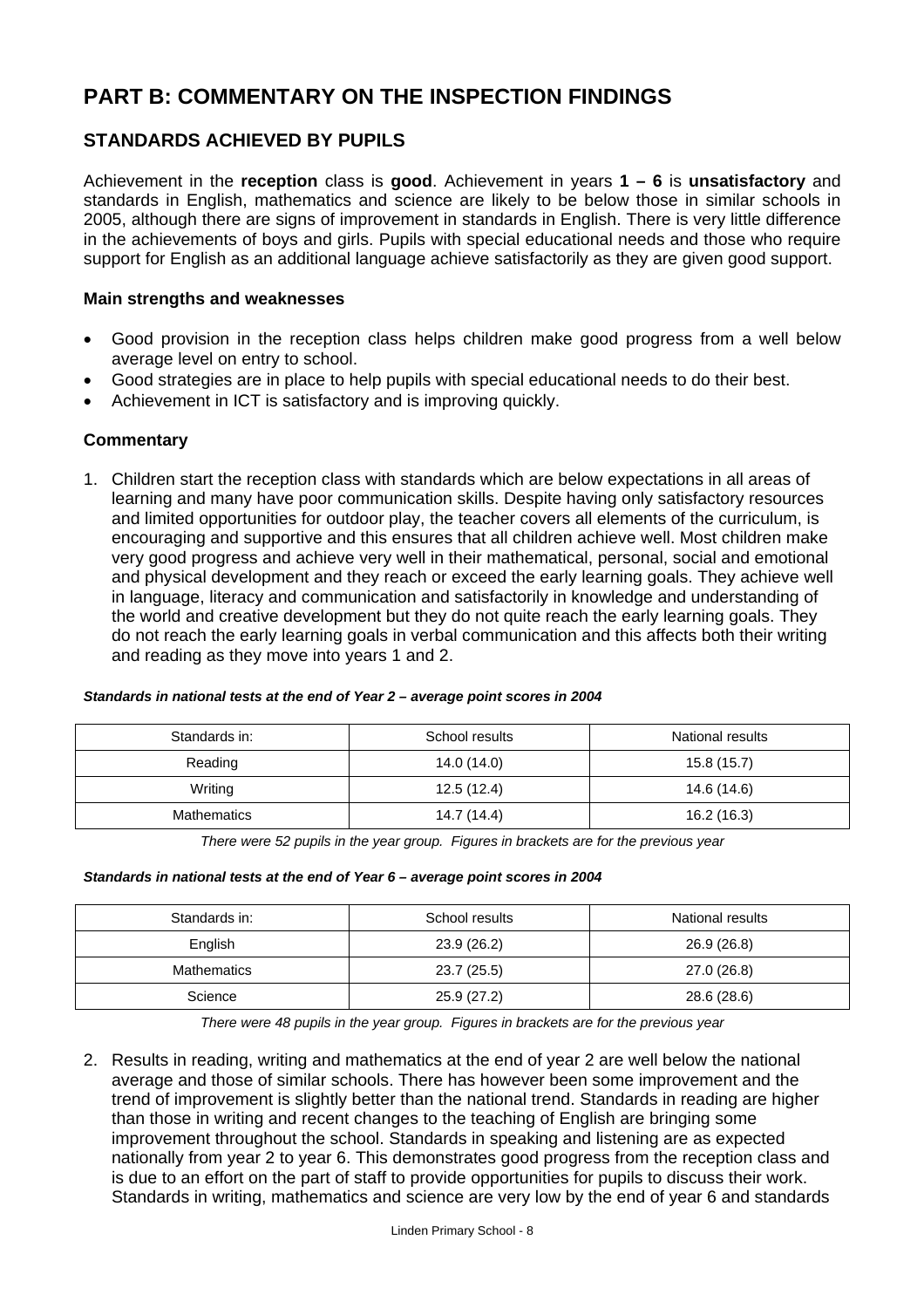in reading are low. The targets which the school set itself for the achievement of the current year 6 class are unlikely to be achieved. However, if present progress is maintained, there is likely to be some improvement in English and mathematics in the classes where teaching is satisfactory or better. There is likely to be little improvement in science until the curriculum is completely revised. There are no significant differences in the performance of girls and boys.

- 3. The satisfactory achievement of pupils with special educational needs is maintained because the school supports these pupils well. Their achievement is better than other groups of pupils in relation to their prior attainment because their specific needs are well catered for through effective use of support staff and well planned and suitably modified tasks that are appropriate to the specific learning needs of this group of pupils.
- 4. Although there has been very limited overall improvement in standards since the last inspection, one exception is in ICT where standards are now satisfactory and improving rapidly. This has been due to the quietly effective work of the co-ordinator who has supported the staff and encouraged them to teach the subject consistently. New resources and equipment, organised by the co-ordinator, have also helped to support improvement.
- 5. There are examples of some good work in art and design, history and music. In these subjects, pupils have clearly become very interested in their work, singing well in some lessons, writing some interesting and well informed accounts in history and creating some good quality artwork when they work in the style of famous artists. However, the quality of the work depends on the teaching and too many pupils make only limited gains in their subject knowledge and expertise because of the poor curriculum plan. This leaves long gaps between periods of study and therefore pupils' skills do not build systematically.

# **Pupils' attitudes, values and other personal qualities**

Pupils' attitudes to learning and their behaviour are **satisfactory**. Their personal qualities, including their spiritual, moral, social and cultural development are **satisfactory**. Attendance and punctuality are unsatisfactory.

#### **Main strengths and weaknesses**

- Behaviour in lessons and around the school is improving, but in some classes a significant minority of pupils does not behave well and this impacts on learning.
- Pupils' willingness to take on responsibility is good.
- Attendance is below the national average but the school is making reasonable efforts to improve it.
- Pupils are not well enough prepared for life in a multicultural society.

#### **Commentary**

- 6. The whole school community, including pupils and parents, reports that behaviour is much improved since the start of this school year. This has been achieved by a consistent use of praise and positive reinforcement of good behaviour alongside clear procedures to deal with poor behaviour by using a card system. Less unacceptable behaviour is taking place and the few incidents of bullying are dealt with effectively. During the last school year it was necessary to exclude six pupils for fixed periods.
- 7. Behaviour in the reception class and years 1 and 2 is almost always good. Pupils are enthusiastic about what they are doing and this supports their learning. The adults create a calm and purposeful atmosphere and children know exactly what is expected of them. They persevere well, for example working for sustained periods making drawings of pizzas for the café.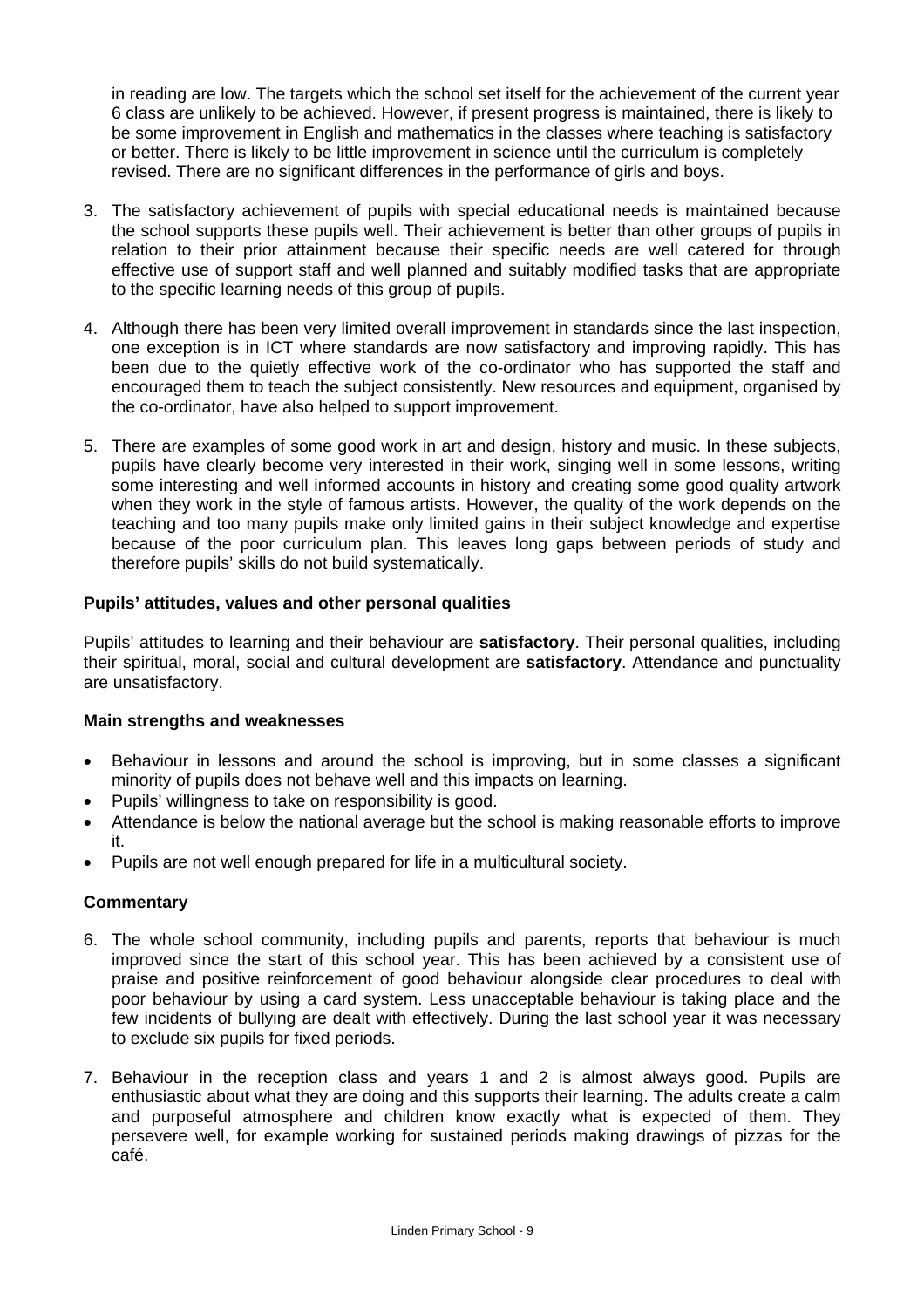- 8. Many pupils in years 3 to 6 behave well and show that they want to learn, but the unsatisfactory behaviour of a significant minority has a detrimental impact on attainment. Where class management is not satisfactory, pupils show little self-control, are uninterested in learning and sometimes rude. Pupils do however generally work together well, as was shown in a year 6 art lesson where they showed good levels of cooperation when using the computers. Occasionally pupils show too little respect for each other, for example, laughing when a child read out work in an English lesson. Teachers are not always quick enough to point out the unacceptability of this.
- 9. When given the opportunity, pupils are enterprising and eager to take on responsibility. They support charities through fundraising and help with the day to day running of the school. They are very enthusiastic about the school council and take their roles seriously.
- 10. Opportunities to develop an understanding of western European culture through work in art and music and visits to local museums and music festivals are satisfactory. Major world religions are studied in religious education and festivals such as the Chinese New Year are celebrated. Pupils learn about life in other countries but not enough is done to prepare them for life in a multicultural society.
- 11. Attendance is below the national average and there is more unauthorised absence than typically found in primary schools. This is largely attributable to pupil illness, but is also a result of parents taking their children out of school for holidays during term time, despite the best efforts by the school to discourage this practice. Too many pupils arrive late in the morning, thus making a poor start to their school day.
- 12. Extra funding provided by the Education Action Zone (EAZ) has allowed the school to focus on issues such as improving attendance and family learning and a successful programme is helping parents of year 1 pupils to become more confident at helping their children with schoolwork.

#### **Attendance**

#### *Attendance in the latest complete reporting year (%)*

| Authorised absence |     |  | Unauthorised absence |      |
|--------------------|-----|--|----------------------|------|
| School data        | 4.د |  | School data          | υ. ι |
| National data      |     |  | National data        | 0.4  |

*The table gives the percentage of half days (sessions) missed through absence for the latest complete reporting year.*

#### **Exclusions**

#### *Ethnic background of pupils Exclusions in the last school year*

| Categories used in the Annual School Census         |  | No of pupils on<br>roll | Number of<br>fixed period<br>exclusions | Numb<br>perma<br>exclus |
|-----------------------------------------------------|--|-------------------------|-----------------------------------------|-------------------------|
| White - British                                     |  | 261                     | 9                                       | $\Omega$                |
| White – any other White background                  |  | 3                       |                                         | 0                       |
| Mixed - White and Black Caribbean                   |  | 19                      |                                         | 0                       |
| Mixed - White and Asian                             |  | 2                       | 0                                       | $\Omega$                |
| Mixed – any other mixed background                  |  |                         | 0                                       | 0                       |
| Asian or Asian British - Indian                     |  | 4                       | 0                                       | $\Omega$                |
| Black or Black British - Caribbean                  |  | 3                       |                                         | 0                       |
| Black or Black British - any other Black background |  | 2                       |                                         | 0                       |
| Any other ethnic group                              |  | 2                       | 0                                       | $\Omega$                |
| No ethnic group recorded                            |  | 5                       |                                         | 0                       |

| <b>Vo of pupils on</b><br>roll | Number of<br>fixed period<br>exclusions |  | Number of<br>permanent<br>exclusions |  |
|--------------------------------|-----------------------------------------|--|--------------------------------------|--|
| 261                            | 9                                       |  | ი                                    |  |
| 3                              | ი                                       |  | ი                                    |  |
| 19                             |                                         |  | ∩                                    |  |
| 2                              | n                                       |  | U                                    |  |
| 7                              | O                                       |  | n                                    |  |
| 4                              | n                                       |  | O                                    |  |
| 3                              | ი                                       |  | ი                                    |  |
| 2                              | ი                                       |  | ი                                    |  |
| 2                              | n                                       |  | ი                                    |  |
| 5                              |                                         |  |                                      |  |

*The table gives the number of exclusions, which may be different from the number of pupils excluded.*

# **QUALITY OF EDUCATION PROVIDED BY THE SCHOOL**

Linden Primary School - 10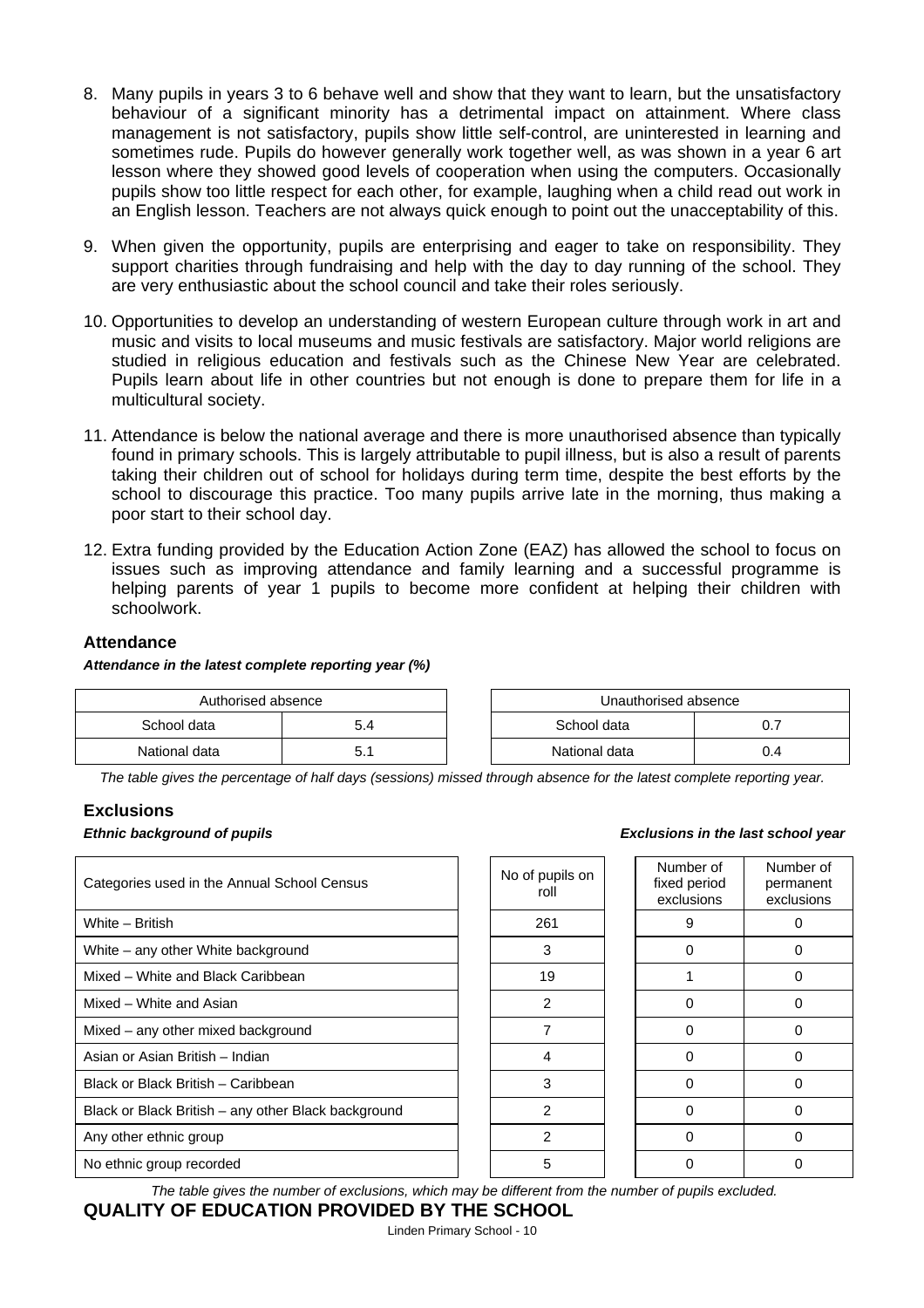The overall quality of education is **unsatisfactory** but it is improving quickly. The main problems are the organisation of some elements of the curriculum and the very variable quality of teaching in years 3 to 6.

#### **Teaching and learning**

The quality of teaching is **unsatisfactory overall** but is very variable ranging from very good to poor.

#### **Main strengths and weaknesses**

- The quality of teaching and learning is good in the reception class, satisfactory in years 1 and 2 but unsatisfactory or poor in a minority of classes in years 3-6.
- In years 1 to 6 there is a general weakness in the use of assessment information and this impairs planning for learning.
- In a minority of lessons, teachers sensitively plan to support all pupils and they create an encouraging, supporting and stimulating learning situation where pupils learn very well.
- The teaching of pupils with special educational needs when they are withdrawn from the class is good.
- Mathematics and science are taught unsatisfactorily in years 3 to 6.

#### **Commentary**

#### *Summary of teaching observed during the inspection in 59 lessons*

| Excellent | Very good | Good     | Satisfactory | Unsatisfactory | Poor  | Very Poor |
|-----------|-----------|----------|--------------|----------------|-------|-----------|
|           | (15%)     | 15 (26%) | 28 (48%)     | 5(8%)          | 2(3%) |           |

*The table gives the number of lessons observed in each of the seven categories used to make judgements about lessons; figures in brackets show percentages where 30 or more lessons are seen.* 

- 13. Teaching in the reception class caters well for all of the areas of learning. Planning is based on what is known about what children already understand. As a result children engage well with meaningful learning activities which are timed very well to keep children interested. They are very well motivated and they behave very well. In years 1 and 2 pupils and resources are well organised and the way teaching assistants are used helps pupils to make progress. In year 1 and 2 classes, teachers make their expectations of behaviour clear and pupils behave well. However, teachers do not use assessment information effectively to plan work which is well matched to pupils' needs. As a result, some pupils are not challenged sufficiently and do not learn as quickly as they could.
- 14. Most of the teaching in years 3 to 6 is satisfactory or better though there is a weakness in the use of assessment in many classes and teachers' planning does not state clearly enough what different groups of pupils should learn. In some lessons there is insufficient challenge for the few higher achieving pupils. The headteacher has identified weak teaching in two classes and is taking steps to improve it. Here, lessons do not meet the needs of the pupils satisfactorily, they are bored and, as a result, some of the pupils behave inappropriately. Pupils often begin their work long after other classes are settled and work in books shows that much work is unfinished.
- 15. Sometimes, however, teaching is very good. This was seen in one year 6 class where the teacher used technology very well to interest the pupils and rapid learning was a feature of the lesson. The strong visual input from the interactive whiteboard engaged the pupils as the teacher modelled what the pupils would be learning. In an ICT lesson the pupils transferred rapidly to the computer suite where, with limited assistance, they were able to access Internet sources to support their history work. Throughout this lesson pupils were keen to take part and they learnt rapidly.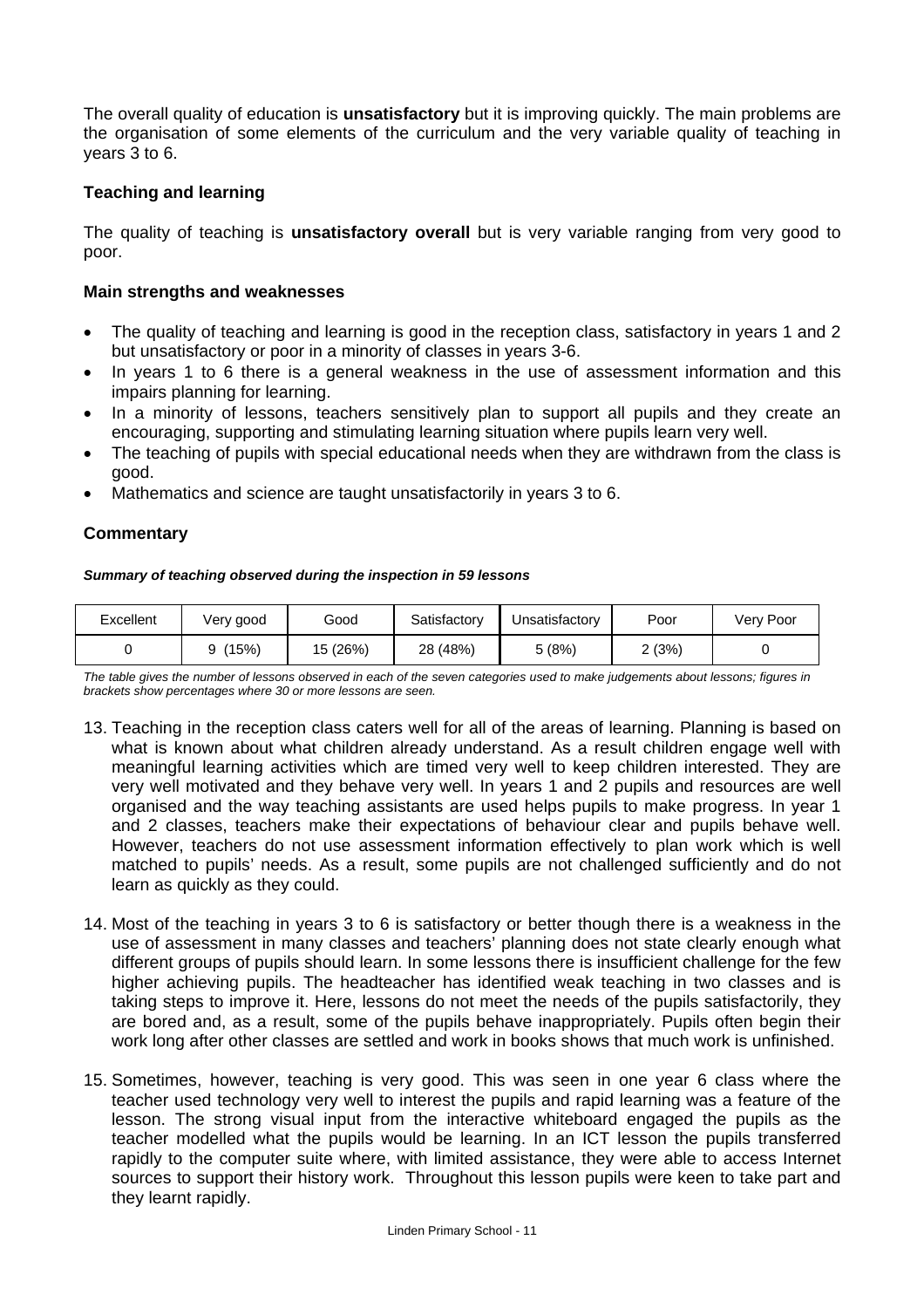- 16. The quality of teaching and learning for pupils with special educational needs is good during special group work and they are well supported in the class lessons by effective support staff. The individual learning targets identified on the individual educational plans (IEPs) are appropriate to the needs of pupils and are mostly used well by teachers to plan appropriate work. Pupils are effectively assessed against their individual learning targets and assessments are used effectively by the special needs teacher to track the progress of pupils and support future planning. All of this makes the provision for pupils with special educational needs good. In the minority of classes where teaching is generally unsatisfactory the pupils, like their peers, achieve unsatisfactorily.
- 17. The teaching of mathematics and science is unsatisfactory in years 3 to 6. Science is not taught frequently enough and the subject matter is not recorded accurately, even when the pupils are taking notes from the teacher. The teachers do not ensure that the pupils cover enough work even when science is a timetabled lesson. Extended pieces of work on the water cycle showed significant inaccuracies and the work did not develop their scientific thinking. The frequency of science teaching is being addressed as the headteacher is introducing a new curriculum plan from January 2005. The recorded work indicates that some teachers have a limited knowledge of science. In mathematics a minority of teachers lack sufficient expertise in years 3 to 6.

# **The curriculum**

The curriculum provided by the school is **unsatisfactory**. It lacks breadth and doesn't adequately develop pupils' skills in too many subjects. Enrichment activities are satisfactory. The accommodation and resources are satisfactory.

#### **Main strengths and weaknesses**

- Not enough time is spent teaching some subjects.
- Curriculum planning is weak; there is no clear view of how what pupils learn in each year group relates to what they have learned previously or what they will learn in the future.
- The headteacher has taken on the role of curriculum manager and has produced plans which will address the above three issues.
- Provision for pupils with special educational needs is good.

# **Commentary**

- 18. There has been limited coherent development of the curriculum since the last inspection. There are now weekly personal, social and health education lessons that ensure pupils get opportunities to discuss important issues that affect their lives, and listen and reflect on the views of others. There have also been a number of stimulating experiences for pupils linked to the work of the EAZ in design and technology (DT) and links with the 'City Curriculum' have effectively been used to support learning in history. The school is providing more challenges for pupils to use writing skills, such as description and report writing, in history lessons. However there is a lack of regular monitoring by subject co-ordinators and the impact of these good opportunities on pupils attainment have been limited. Subjects that could make very significant contributions to English, mathematics and ICT skills in exciting ways have been neglected.
- 19. The curriculum covers all of the relevant subjects within the National Curriculum. However, weaknesses in the design of the timetable and teachers' subject planning mean that variable amounts of time are allocated for investigative science, DT, history and geography. This is having an impact on standards because of the gaps that occur in pupils' experiences. Often a subject such as history or DT may be taught in one term and then not revisited for a year, limiting both the topics covered and the consistent development of pupils' skills.
- 20. Satisfactory links between subjects such as DT and science in years 1 and 2 help pupils' learning. Teachers in years 3 to 6 also take this approach with mixed success. The guidance to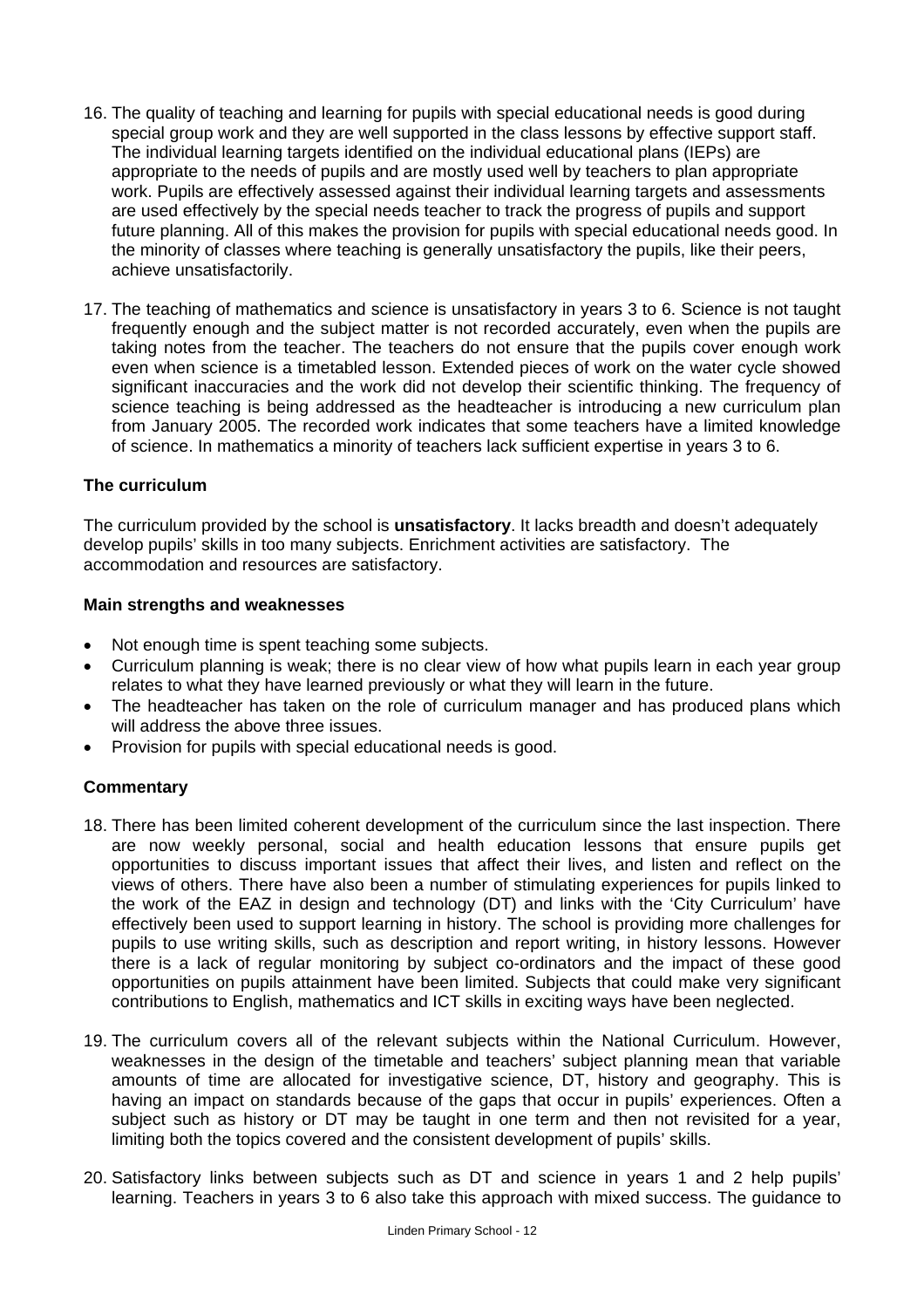support teachers with their planning does not clearly identify skills and, as a result, topics are taught as a set of experiences without sufficient attention given to skills' teaching. In these circumstances pupils, particularly higher attaining pupils, make unsatisfactory progress in a number of subjects.

- 21. Pupils' individual education plans are carefully written and identify clear learning targets. These inform teaching and result in good progress in most classes.
- 22. Curriculum provision in reception is good. The recommended guidelines for children in the reception class are in place and there are many opportunities for children to follow their interests and develop independence during activity time. However, resources to develop creative skills and knowledge and understanding of the world outside are insufficient and this limits children's development.

#### **Care, guidance and support**

Care for pupils is **satisfactory** but the guidance they are given as a result of checking their work is unsatisfactory. Pupils are involved in the school's work satisfactorily.

#### **Main strengths and weaknesses**

- Pupils have good relationships with their teachers.
- Welfare of the pupils is taken seriously, however some policies and procedures are not fully in place.
- Pupils with English as an additional language are supported well.
- There are weaknesses in the way academic progress is checked.
- The school council does not impact sufficiently on the school's work.
- 23. Pupils trust the adults who work with them. This impacts positively on how happy they feel at school because they feel that the staff will help them with their work or any personal issues. They appreciate the opportunities that "talk time" and "bubble time" (time set aside for pupils to talk privately with staff including the headteacher) give them to discuss any issues of concern to them.
- 24. Pupils are well cared for. Good procedures are in place to make sure that the school environment is pleasant and safe. Pupils are well supervised at lunchtime. However, there is too little available in the way of resources on the playground to encourage sensible play and as a result games are often too aggressive and lead to misunderstandings. A senior teacher is designated to deal with any child protection issues, but procedures are not as effective as they should be because some staff have not had recent training. There is no accessibility plan to ensure that disabled access is improved nor have the outcomes of monitoring the race equality policy been reported to parents as is required.
- 25. The school meets the specific needs of pupils who have English as their second language well. The school receives effective additional support from the authority's ethnic minorities support team and they provide modified teaching materials and helpful advice on how to cater for the needs of the pupils. As a result, this group of pupils settles quickly into school life and makes satisfactory progress.
- 26. The way the school keeps track of how well pupils are doing is unsatisfactory. This is because the information that is gained from checking their work is not used well enough to make sure that they are getting tasks that suit their individual needs and this is impacting significantly on their attainment.
- 27. Pupils really appreciate having a school council and class teachers make sure that children get sufficient time to discuss issues. As yet though, the council has had little impact on the work of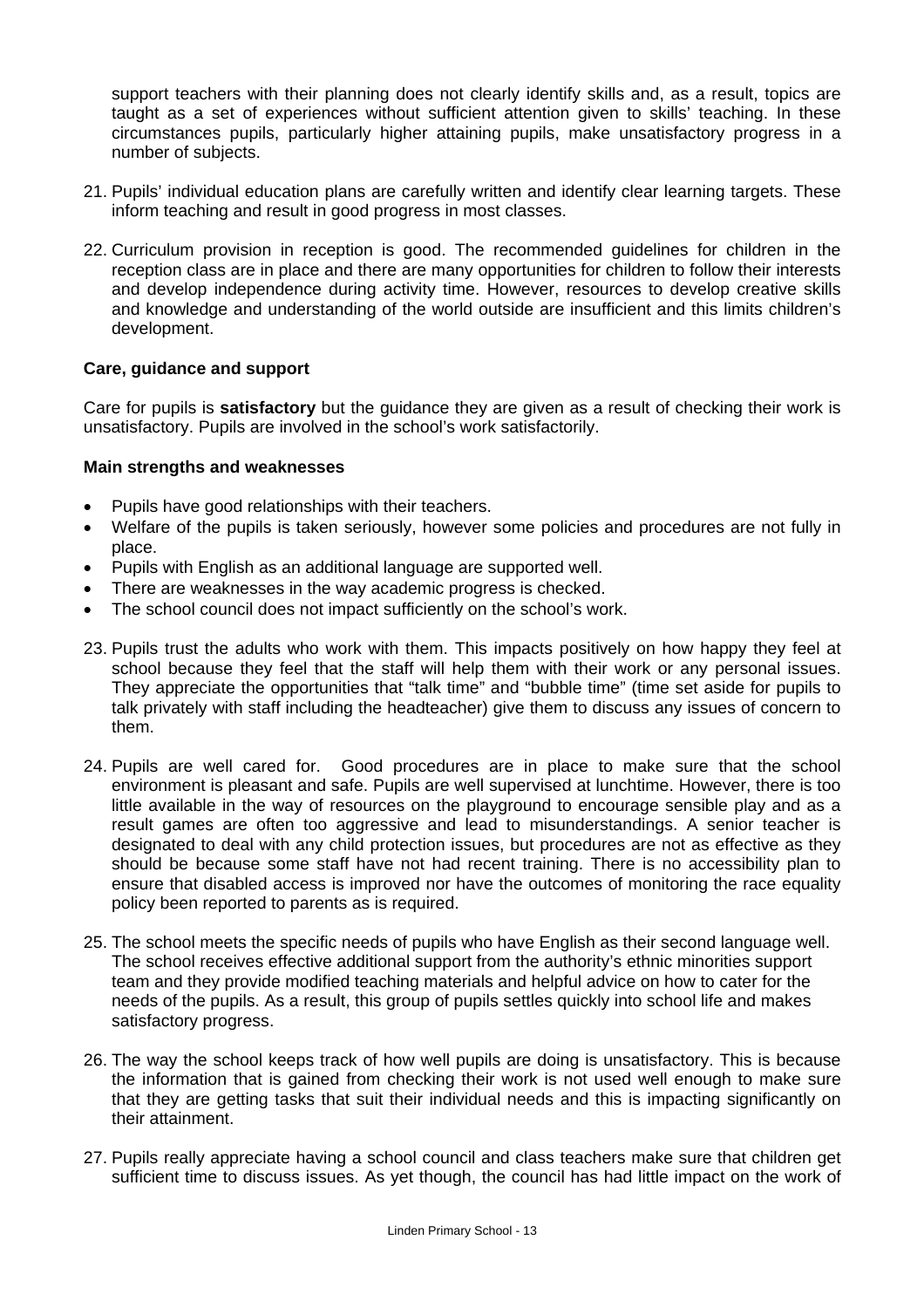the school as there has previously been no real mechanism for the pupils to influence the ideas of school managers.

## **Partnership with parents, other schools and the community**

Links with parents, the community and other local schools are **satisfactory**.

#### **Main Strengths and Weaknesses**

- Parents receive regular information about school life but the Prospectus and Governors' annual report are missing some required details.
- There are some good opportunities for family learning.
- Parents have felt insufficiently welcome in school but there are strong indications that this is improving.

#### **Commentary**

- 28. Parents are kept well informed about school life by weekly newsletters and the "Linden Locomotive", a newspaper produced by the pupils. Annual year-end reports were not available to be checked, therefore no judgement can be made about their quality, but parents are happy with them. The Governors' annual report is still missing some required information, for example the national test comparisons, assessment targets for 11 year olds and information about the training undertaken by staff. The prospectus is also missing national test results, which makes it impossible for parents to see how well the school is doing in comparison with others.
- 29. A small number of parents take advantage of the family learning opportunities that are available and say they find them really useful, particularly those dealing with mathematics and life skills. Parents who attend the weekly parent support group are very positive about the chance this gives them to become more involved in school life, share experiences and get tips about how to help their children with school work. This group recently organised the very successful Christmas fair and will soon be reforming the PTA in order to provide extra support to the school.
- 30. In recent times, parents say they have felt insufficiently welcome in school and as a result the level of parent support has been low. There are strong indications that this situation is improving. The school has made the improvement of links with parents an improvement target and parents say they feel there are greater opportunities for them to make their views known.
- 31. Links with the EAZ have resulted in some effective participation in local initiatives to support pupils' learning. However, the implementation of the 'City Curriculum', where learning is based on experiences, has not helped the raising of standards. Links with local secondary schools provide specialist sports coaching and there are opportunities for pupils to participate in community events such as singing at Gloucester Cathedral. A local business supports pupils' learning by providing reading and number buddies who work with pupils regularly, giving them increased opportunities to practise their reading and mathematics skills.

#### **LEADERSHIP AND MANAGEMENT**

The overall quality of leadership is **satisfactory** and the school is managed **satisfactorily** though there is evidence that both are improving rapidly. The leadership of the headteacher is **very good** but governance is **unsatisfactory**.

#### **Main strengths and weaknesses**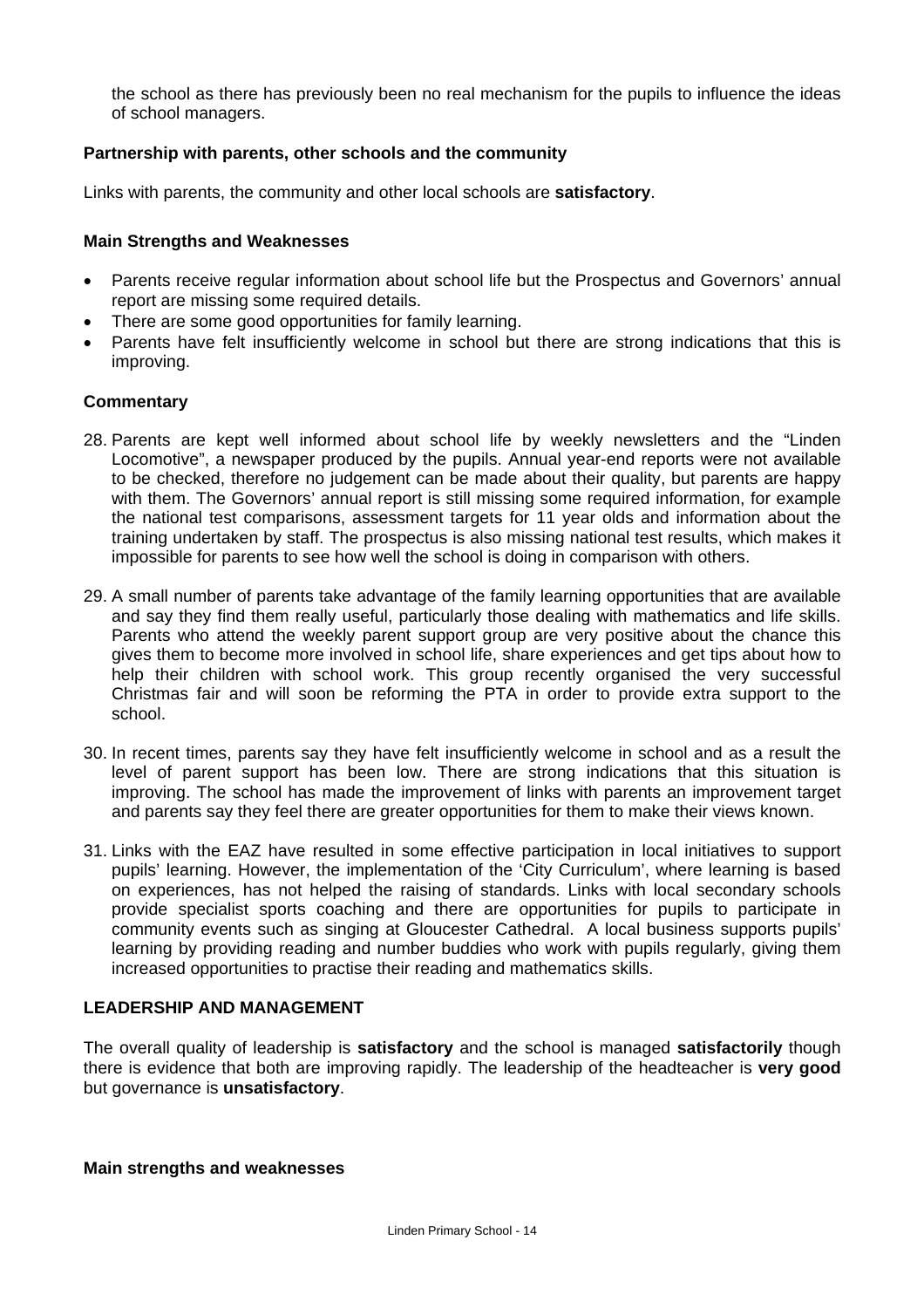- The headteacher has rapidly established herself as a very effective leader and she is supported well by the deputy headteacher.
- The headteacher has very effectively and accurately audited the quality of provision and has clearly informed staff and governors of the issues to be addressed.
- The governors have not worked effectively to support improvement since the last inspection, but in the last 2 months the governors have organised an effective structure to begin to undertake their role.
- The subject co-ordinators have not sufficiently gathered information about their subjects to be able to support the raising of standards.
- The management of the school is based on sensible actions to address current weaknesses.

## **Commentary**

- 32. The headteacher joined the school in September 2004 and made a rapid and accurate assessment of the quality of provision. This was reported immediately to the governors and staff, both groups indicating that the headteacher has given them very good support to improve. In taking a strong lead on the management of pupils' behaviour, the headteacher has gained the respect of the pupils and parents. The deputy headteacher fulfils an effective complementary role, establishing information about the school through the analysis of data and modelling good teaching and learning around the school.
- 33. The governors are supportive of the school but, until the present term, they have not offered sufficient challenge. In the five years since the last inspection there has been little progress on the issues from the last report. The governors have not ensured that that there has been sufficient checking of progress and they have insufficiently challenged the fact that standards were not rising. There are some recorded incidents of individual governors raising issues about the quality of provision but the issues have not been pursued. Governors have been involved heavily in supporting the school in getting new accommodation though some of this, like the outdoor area for the reception class children, does not effectively meet children's needs. The governors have failed to meet the statutory requirement to publish enough information for parents to make informed judgements about the standards achieved by pupils. During the autumn of 2004, the governors, under the guidance of the headteacher, have set up a coherent committee structure and governors are now starting to take a more effective role.
- 34. The role of the subject leaders is under-developed. Few of them have undertaken enough monitoring of the provision to be able to make judgements about standards achieved or the quality of provision. Despite attending a range of training courses, few effective curriculum developments have taken place.
- 35. In the past two years a major emphasis has been placed on improving community links and developing the site in order to accommodate more pre-school services. While the need for the development has been assessed and considered justified, this has taken the focus of the school's work away from improving standards.
- 36. Recent changes to the management of the school indicate that there is thorough evaluation of the quality of provision, albeit primarily by the headteacher and deputy headteacher, and some effective actions have been taken. There has been good analysis of the school's assessment data so that weaknesses can be identified and steps taken to bring about improvement. There is no history of effective performance management though the system has been re-started and should now lead to improvement. The school's management of finances is sound with systems of financial control being secure. As numbers of pupils are falling due to population changes, the school is in a difficult financial position but the headteacher is well aware of this and has planned to manage it effectively. Some financial decisions in the recent past have delivered poor value for money, such as the large play structure in the reception class. The recent changes to the way the school is managed should help to improve the school.

## **Financial information**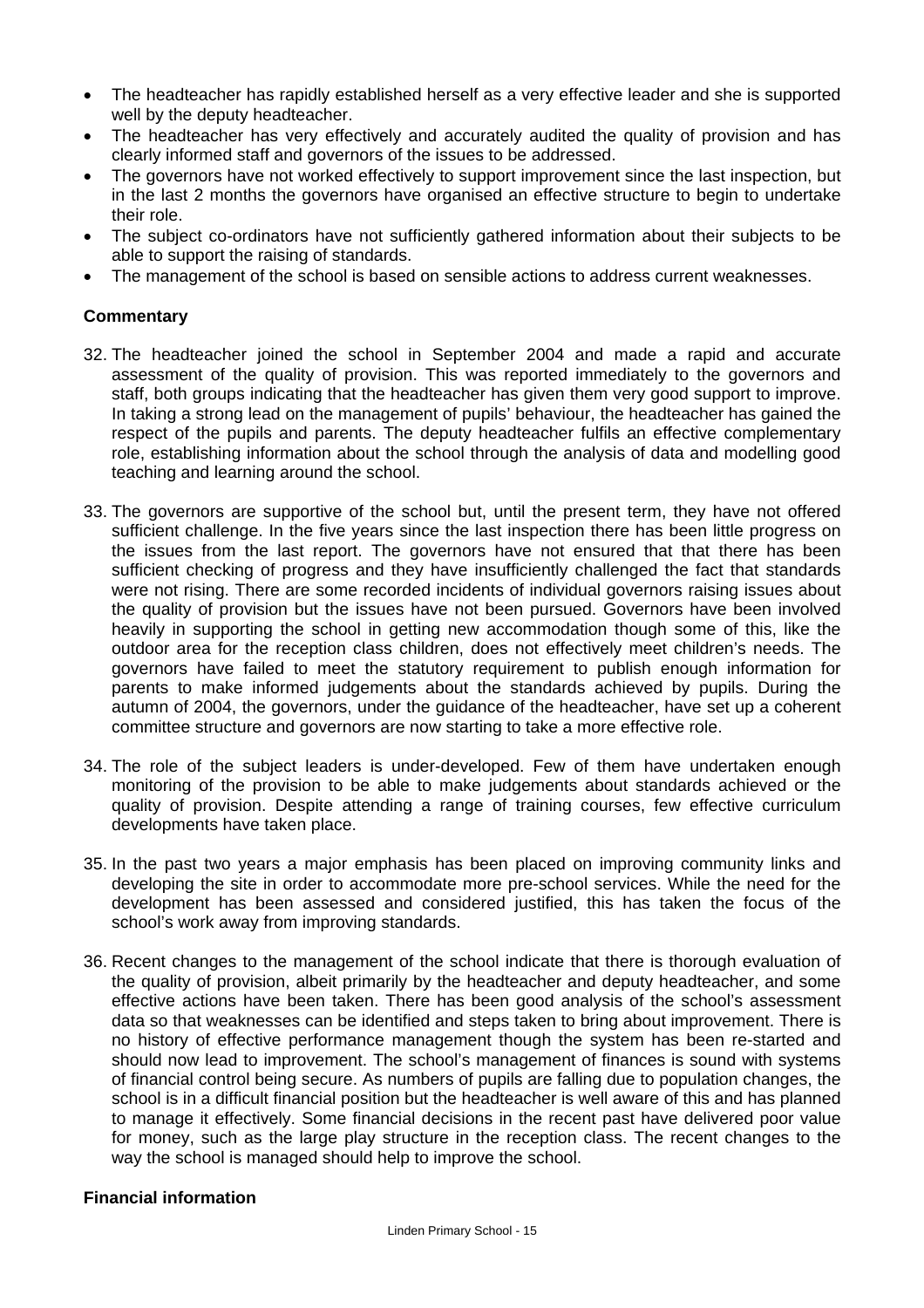# *Financial information for the year April 2003 to March 2004*

| Income and expenditure $(E)$ |         |  | Balances (£)                           |
|------------------------------|---------|--|----------------------------------------|
| Total income                 | 840,129 |  | Balance from previous year             |
| Total expenditure            | 886,440 |  | Balance carried forward to the<br>next |
| Expenditure per pupil        | 2,376   |  |                                        |

| ncome and expenditure $(E)$ |         | Balances (£)                                     |
|-----------------------------|---------|--------------------------------------------------|
| Total income                | 840,129 | Balance from previous year<br>93,430             |
| tal expenditure             | 886,440 | Balance carried forward to the<br>47.119<br>next |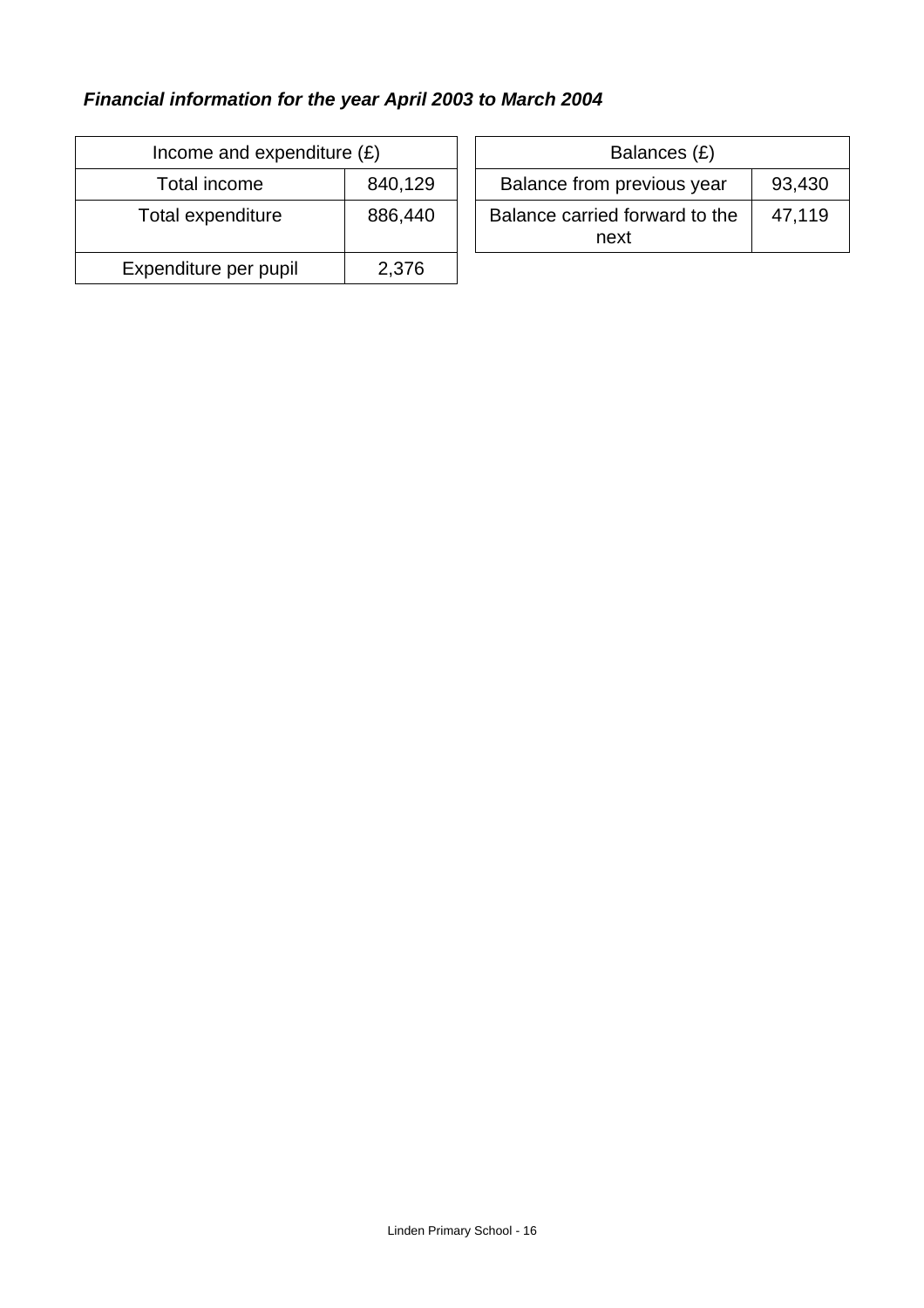# **PART C: THE QUALITY OF EDUCATION IN AREAS OF LEARNING, SUBJECTS AND COURSES**

# **AREAS OF LEARNING IN THE FOUNDATION STAGE**

The reception class moved to its current, purpose built, accommodation two terms ago and staff are still making changes to the organisation of the room. There is a dedicated outdoor area for the children; this is an improvement since the last inspection, but it is very small and difficult to use effectively. The classroom is adequately resourced and staff work to ensure that children have a good range of learning experiences. One piece of equipment, a multi-roomed 'play' structure, dominates the room taking up a large amount of space, impairing the oversight of the adults and restricting their use of space and this makes teaching and learning more difficult for the staff and children. The teacher plans well for all areas of learning and teaching is consistently good.

# **PERSONAL, SOCIAL AND EMOTIONAL DEVELOPMENT**

Provision in personal, social and emotional development is **very good.** 

#### **Main strengths and weaknesses**

- The school day is very well structured so that children are guided in their learning to make decisions as well as to follow instructions well.
- Learning opportunities support children's personal development and they learn to work with others and to work independently.

#### **Commentary**

- 37. Children have developed good confidence and they come happily into school. Most days start with a class activity, led by an adult, but such activities are relatively short and children are then able to move to directed group activities where they have closer involvement either with other children or with an adult. At other parts of the day children are asked to record their choices of activities and then follow the programme which they have chosen. This supports their organisation skills.
- 38. Role-play activities and small group projects, such as organising the outdoor area, encourage children to take responsibility and work with others. Most children are likely to reach or exceed the Early Learning Goals.

#### **COMMUNICATION, LANGUAGE AND LITERACY**

Provision in communication, language and literacy is **good**.

#### **Main strengths and weaknesses**

- Adults take every opportunity to engage children in talking with them and with other children.
- The teacher systematically plans for the children's language development, basing work on their assessed needs.

#### **Commentary**

39. From the start of the school day, adults talk with children and encourage them to talk with others. The adults ask questions and seek ideas and opinions, and as the children grow in confidence they express their ideas and aspirations, though few have well-structured language. There is systematic teaching of sound/letter relationships and some of the children gain a good knowledge of the names of letters and their sounds. This supports the development of the early reading. There is a book area in the classroom, but this is not particularly attractive and few children visit it through choice.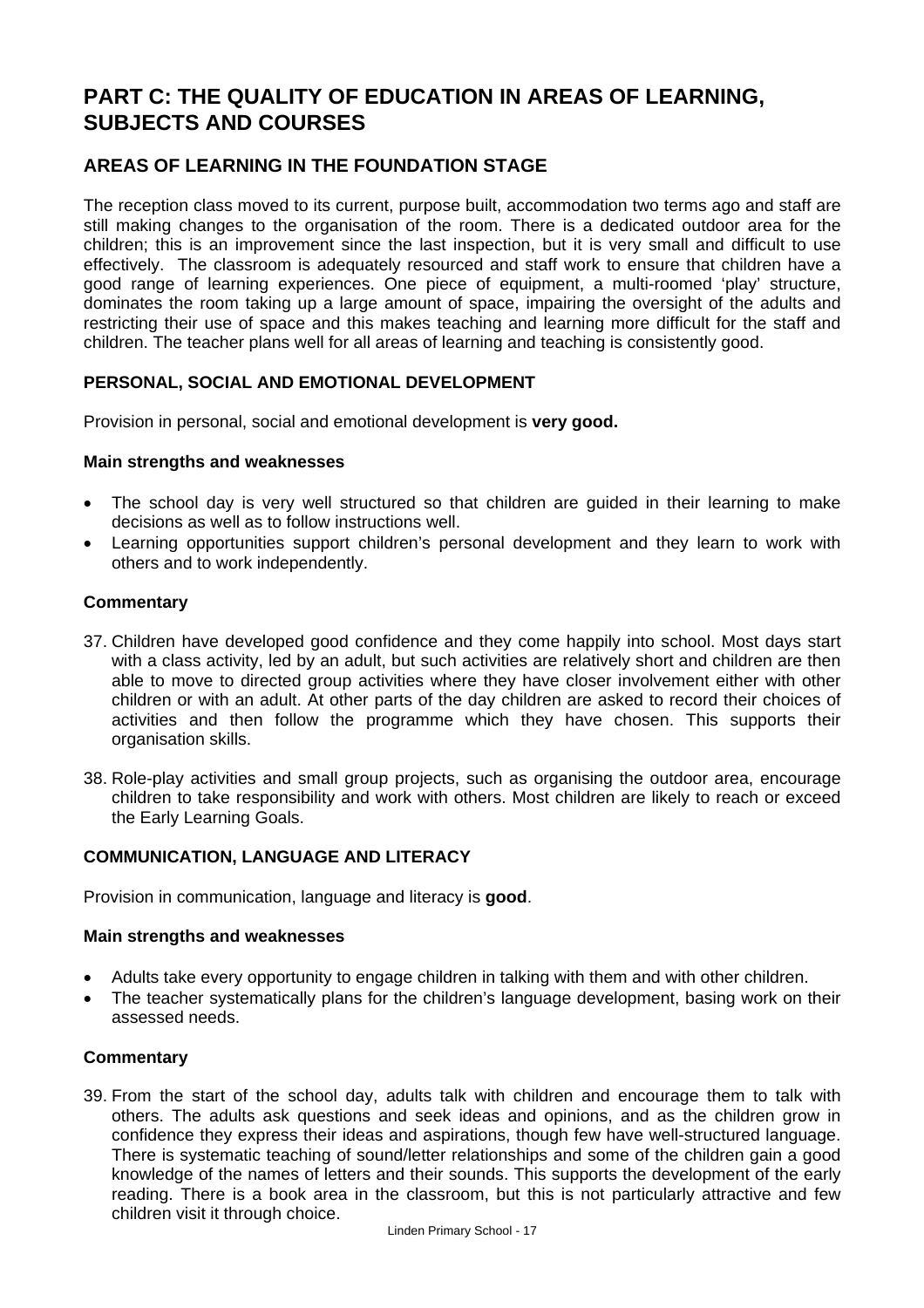40. There are many opportunities for children to write; the writing area has a good range of implements and papers. The children sometimes choose to write, for example a small group of children wrote menus in the café area. Displays, labels and notices all encourage the children to read.

# **MATHEMATICAL DEVELOPMENT**

Provision in mathematical development is **very good.**

#### **Main strengths and weaknesses**

- Regular opportunities are provided for children to count, to explore shapes and spaces and to deal with a range of information.
- The adult led activities help children to develop mathematical competence.

#### **Commentary**

- 41. Each day the staff provide enjoyable games, songs and activities which help the children to learn about numbers. This happens each day and the children develop good skills in reciting and recognising numbers and knowing their values. There are lots of opportunities for children to work with shapes and the staff are careful to use correct terminology when describing circles, rectangles and squares.
- 42. In the adult led activities, children are encouraged to recognise numerals, to count and to begin to recognise size, bigger and smaller and weight, heavier and lighter. The games they play encourage early addition and records indicate that by the end of the year they are achieving levels which are high given their starting points.

## **KNOWLEDGE AND UNDERSTANDING OF THE WORLD**

Provision in knowledge and understanding of the world is **satisfactory.** 

#### **Main strengths and weaknesses**

- Staff provide good opportunities for children to develop their knowledge and skills through adult led activities and self-initiated activities.
- The outdoor area has not been developed to support this area of learning.

#### **Commentary**

43. The staff encourage all the children to work with the computer, often supported by an adult, and they develop good mouse control skills for their age. They clearly understand this aspect of control and they can manipulate simple programs, for example to create drawings. The staff take children to see wildlife and the environment and they develop an early knowledge of the local area. There are resources to encourage the children to build and create models using construction material and there are examples of children using these well. The outdoor environment is not large enough and it has not been possible to develop areas where plants can grow or children can explore natural areas. In part this is because the accommodation is new and the adults have not yet organised it to best advantage.

#### **PHYSICAL DEVELOPMENT**

Provision in physical development is **very good.**

#### **Main strengths and weaknesses**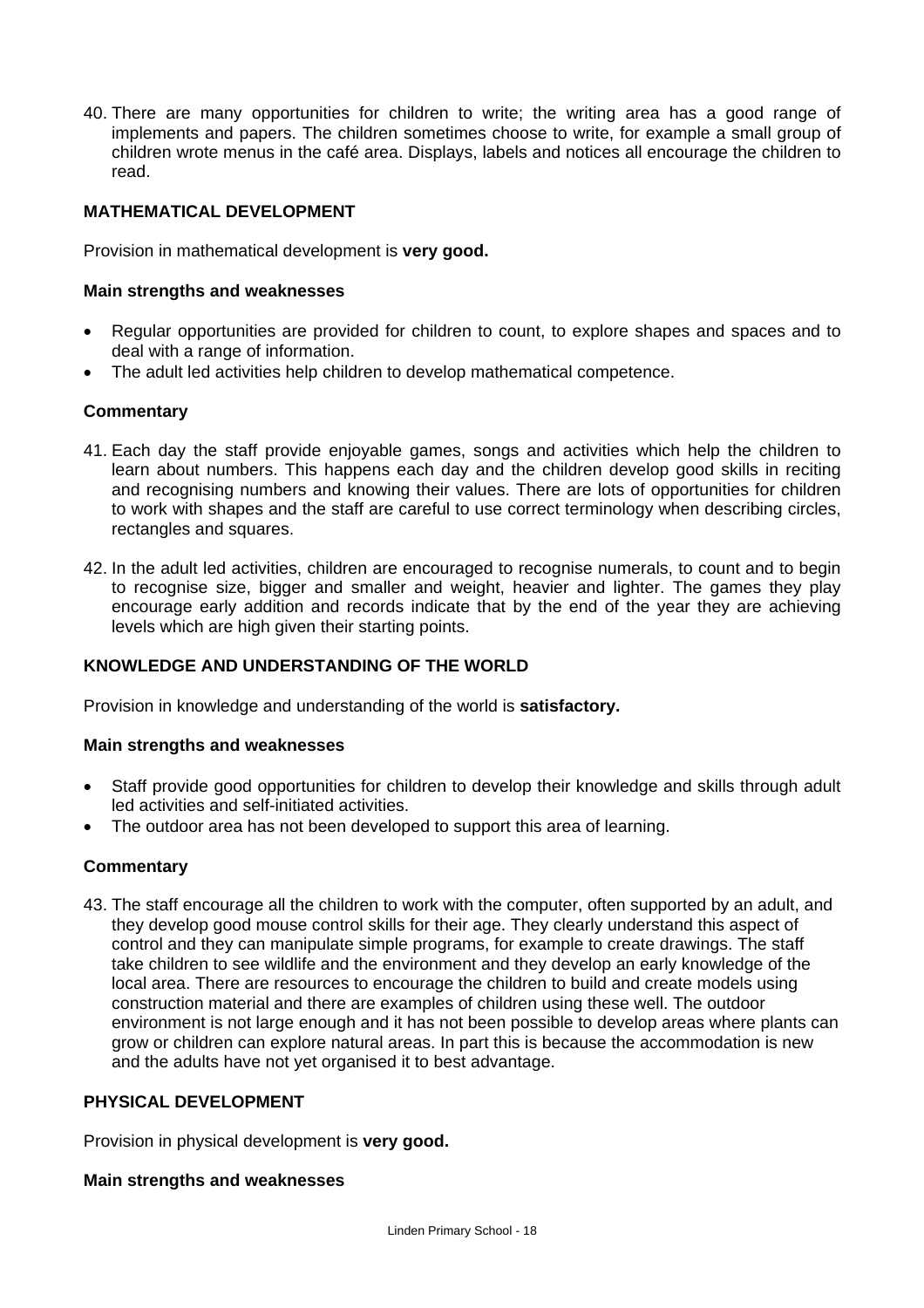- The staff provide very well for the development of children's whole body movements.
- The classroom is equipped to support the development of children's physical control of small equipment.

# **Commentary**

44. Physical education lessons are of very good quality. The children follow instructions well and learn about the effect of exercise on their bodies. The adult led activities encourage children to control whole body movements and they are encouraged to perform different types of movement to match the mood of music. They achieve this successfully. In the classrooms they are encouraged to write, to draw, to cut and to work with fine materials and all these activities develop the precision of their movements. They choose to use these materials in their selfdirected play and their drawings and 'writing' show good control.

# **CREATIVE DEVELOPMENT**

Provision in creative development is **satisfactory**.

#### **Main strengths and weaknesses**

- Activities are provided to encourage children's artistic and musical development and there is good provision for children to use language creatively.
- Children do not regularly choose to paint, use drawing materials or musical instruments.

#### **Commentary**

45. The teacher has provided a range of activities which develop children's creativity. There are paints and malleable materials regularly available and there is drawing equipment and paper. The adults help children to use the computer to create images. Role-play activities and play with dolls houses and other small activities stimulate children's creative use of language. However, the children at this stage mostly only use the materials provided when they are guided by an adult, for example playing well with malleable materials as an adult initiated activity. For the most part, musical instruments and paints are left untouched. The assessment of children indicates that overall this is one of the weakest areas of their learning.

#### **SUBJECTS IN KEY STAGES 1 AND 2**

#### **ENGLISH**

Provision for English is **unsatisfactory.** There has been poor improvement in the subject since the last inspection. The weakness in writing, identified in the last report, has not been addressed prior to this term.

#### **Main strengths and weaknesses**

- Recent development of the subject is beginning to impact on raising standards, particularly in handwriting.
- Standards and pupils achievement in speaking and listening are close to the national average and are higher than in other aspects of the subject.
- Standards in writing are well below average and standards in reading are below average.
- Guided writing is insufficiently structured in order to develop pupils' learning in key skills.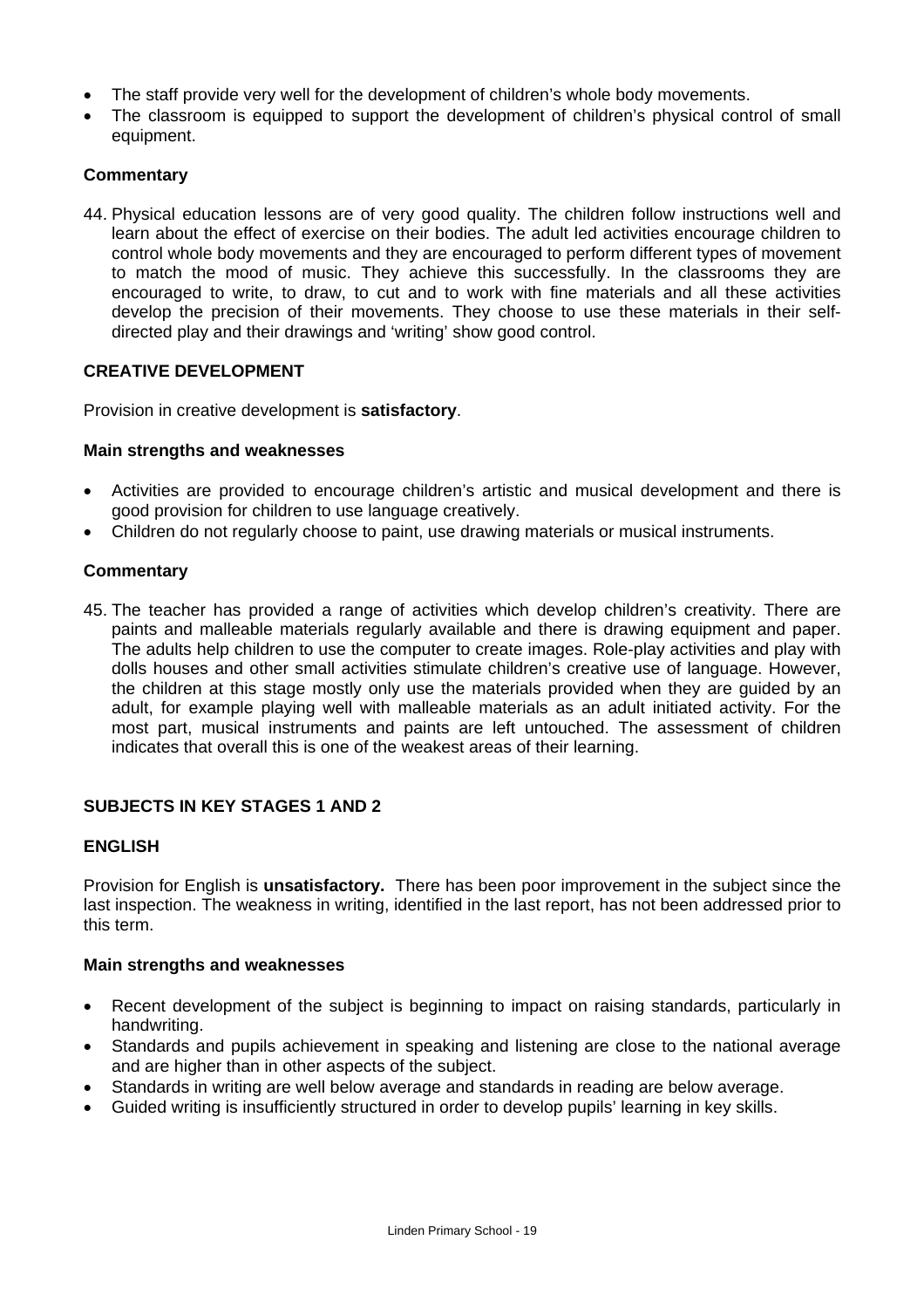# **Commentary**

- 46. Standards in English are well below average by the ages of seven and eleven. Standards have remained low for the last four years. The school has done little to raise standards in writing since the last inspection. However, the recently appointed headteacher has rightly identified the need to rapidly raise standards in English and has brought in two consultants who effectively worked with the subject co-ordinators, to put into place initiatives and developments that are already beginning to impact on standards, particularly in writing. For example, the implementation of a new scheme of work that complements the National Literacy Strategy has improved teachers planning and has ensured skills are taught progressively.
- 47. The achievement of pupils in speaking and listening is better than in other aspects of the subject. This is because teachers provide plenty of opportunity for pupils to develop their speaking skills across a number of subjects. Pupils speak confidently in front of others and are able to express their opinions and viewpoints clearly. Pupils listen attentively to others and are able to respond to questioning and follow instructions well. When pupils do not listen well it is usually due to teaching that does not manage, motivate or interest pupils sufficiently.
- 48. Standards in reading are below average by the age of seven and eleven. Reading skills are taught effectively through well-structured guided reading sessions, and by the age of seven pupils have acquired many reading strategies and by the age of eleven most pupils read fluently. However, pupils do not achieve as well as they might because they are restricted by limited resources which they do not find interesting and teachers do not sufficiently promote a love of books. Standards are also restricted for the higher attaining pupils because they do not experience sufficiently challenging texts. The school library is not used effectively and most pupils' research skills are poor. However, the school has recently recognised the need to develop and increase its book collections and has already begun to develop the school library.
- 49. Pupils' achievement in writing is unsatisfactory and standards are well below average across the school. By the age of seven pupils can write simple sentences but their spelling and use of basic punctuation is poor and their handwriting is not well formed for their age. In years 1 and 2 there is an over reliance on worksheets that require short phrases or one word answers and this provides pupils with insufficient opportunity to construct and write their own responses to develop their skills. By the age of eleven pupils do not reach the standards they are capable of and very few pupils attain the higher level 5 in the national tests. Pupils do not use a range of punctuation securely, and their spelling is poor. Because of the school's recent drive to raise standards in writing, standards in handwriting are improving across the school.
- 50. The quality of teaching and learning seen this term is satisfactory overall but one poor lesson was observed in the juniors. Teachers' curriculum planning is sound and teachers implement and structure literacy lessons successfully. However, not all teachers structure guided writing sufficiently well in order to develop pupils' learning.
- 51. Pupils with special educational needs achieve better than other groups of pupils because they are well supported by support staff in lessons and teachers plan work appropriately to match their individual needs.
- 52. The leadership and management of English are now satisfactory but have clearly been poor previously as evidenced by the lack of improvement. The co-ordinators have been strongly supported by the work of two external consultants. The strengths and weaknesses in the subject have now been evaluated and the co-ordinators, supported strongly by the headteacher, have devised an appropriate plan of action for development, and assessments are beginning to be used effectively to track pupils' progress. Developments in the subject are very recent.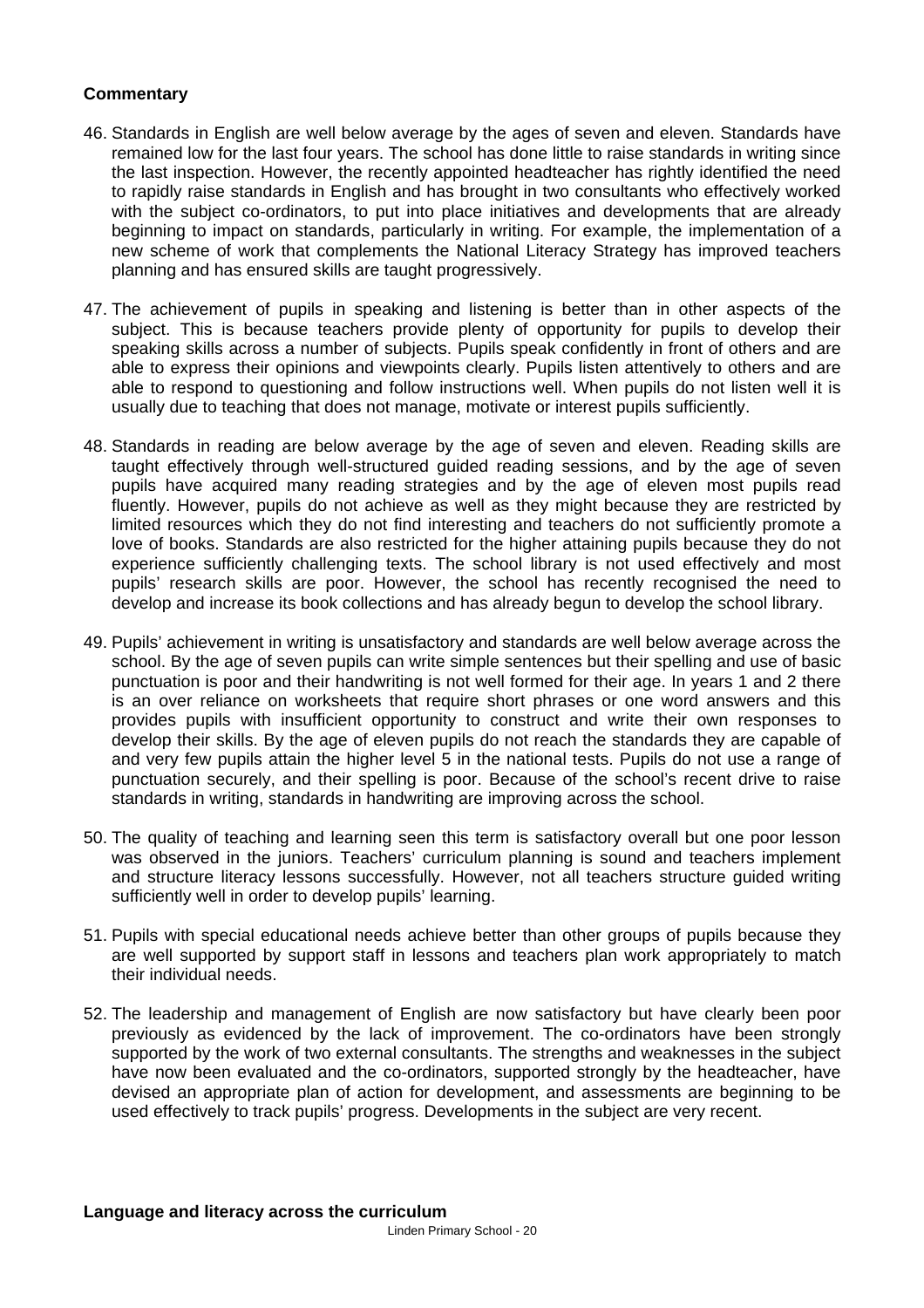- 53. There are some good links with other subjects to develop pupils' literacy skills, particularly in history and design and technology. For example, in history, year 4 pupils were asked to write with empathy concerning the life of a Roman soldier, and in design and technology pupils write about how to construct various models and structures that they make. However, there is a need to provide more of these opportunities.
- 54. Good use is made of ICT to produce a school newspaper and develop writing. However, the use of ICT overall to support learning in the subject is insufficient.

# **MATHEMATICS**

Provision for mathematics is **unsatisfactory**.

- Pupils' achievement overall is unsatisfactory.
- Teachers' subject knowledge is weak and lesson planning and assessment are not effective.
- ICT does not support mathematics teaching sufficiently and mathematics does not feature strongly enough in other subjects.
- Leadership and management have failed to implement a successful strategy for teaching numeracy since the last inspection.
- 55. Standards are below average in year 2 and well below average through years 3 to 6. Pupils do not make sufficient progress because teachers are not confident in the subject and do not plan work adequately to meet the range of needs. In years 1 and 2 the higher attaining pupils are not sufficiently challenged. Lower attaining pupils receive some well-matched work and generally achieve satisfactorily. In the main, the higher attaining pupils start year 3 with average standards but don't make enough progress. Pupils of average ability are unsure about working with numbers and their understanding of strategies to help them tackle larger numbers is poor. Lower attaining pupils make variable progress but too many lack confidence in simple operations by the time they leave school. Some aspects of maths are not taught in sufficient depth for all pupils and this limits their attainment. This includes problem solving, shape and data handling.
- 56. Teaching is unsatisfactory overall. Teaching is satisfactory in years 1 and 2; although expectations are not high enough for some pupils. The teachers are not yet making sufficient use of assessment information to set challenging activities for all pupils. In years 3 to 6 teaching is variable, but overall not enough of it enables pupils to make the progress expected. However, one very good lesson with older pupils enabled them to make good gains in learning. The teaching was brisk, carefully focused and the teacher was very confident about what pupils needed to learn and this resulted in the pupils applying themselves well and working hard. The work was carefully structured so that all pupils were working at the appropriate level.
- 57. Mostly though, lesson planning and the use of assessment information are unsatisfactory and this results in low expectations and a lack of match to pupils' needs. The mental mathematics activities do not provide enough opportunities for pupils to develop a strong foundation of mental skills. The pace is often too slow and does not demand enough of pupils' thinking skills. During the main teaching activity there is often a lack of challenging questions that would develop pupils' knowledge of number. Many teachers have insufficient subject knowledge and cannot draw out the thinking of lower attaining pupils or extend the more able. Consequently some pupils are indifferent to their work rather than finding it stimulating. This shows in the untidy and careless presentation of work and the reluctance by some pupils to contribute to lessons. The main part of the lesson is generally well managed. Pupils usually work well together; for example, year 2 pupils settled quickly to the task of calculating the value of coins in the purse and pupils in year 3 worked well together to find shapes with similar characteristics.
- 58. Leadership and management are both unsatisfactory. The school has failed to tackle the concerns raised in the previous inspection. There is no coherent whole school approach to raising standards or tackling the weaknesses in teaching. Whilst there has been substantial in-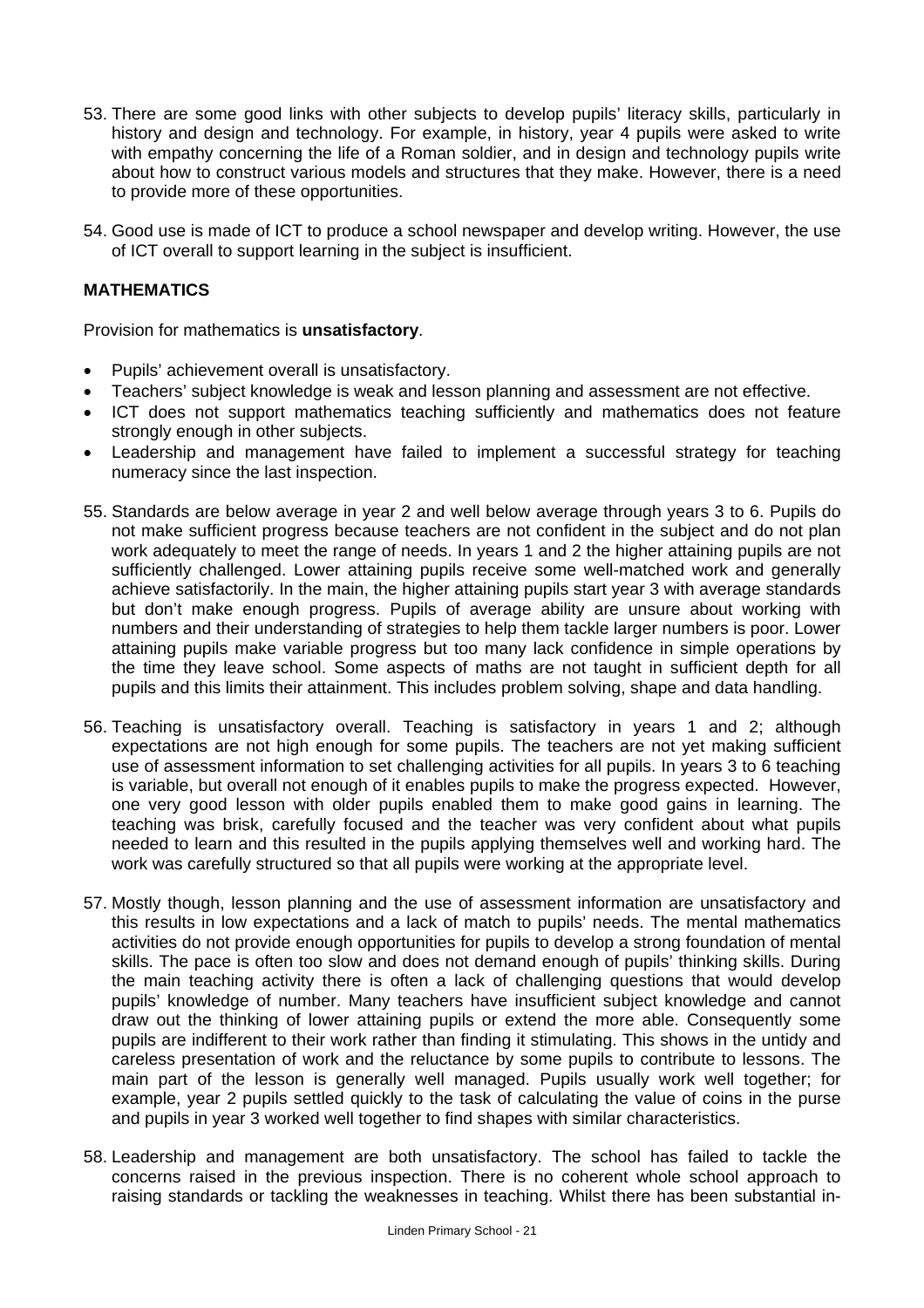service training this has not been followed through with effective monitoring of teaching and learning and some teachers' expertise remains unsatisfactory. The co-ordinator has analysed the school's results and introduced focuses for the school, such as problem solving. The frequent movement of staff between year groups has undermined the impact of some of this training. Lessons organised to 'boost' learning for pupils in their final year have not been regular enough to ensure consolidation of strategies to solve number problems. The assessment strategies, whilst in place, are not regularly completed and information is not adequately coordinated to ensure that realistic targets for individual pupils are set.

#### **Mathematics across the curriculum**

59. The use of mathematics in other subjects is unsatisfactory. There is potential for pupils to practise and consolidate their mathematical skills far more in other subjects. The use of ICT to support pupils' learning in mathematics is improving with some useful experiences gained through working with spreadsheets that also extend their numeracy skills. Opportunities are missed for pupils to refine their data handling and graph work in science, to measure accurately in DT and to explore shape and number patterns in ICT.

#### **SCIENCE**

Provision in science is **unsatisfactory** and this leads to unsatisfactory achievement overall.

#### **Main strengths and weaknesses**

- In vears 1 and 2 pupils undertake science regularly and their work shows satisfactory understanding of all aspects of science.
- In years 3 to 6 the pupils do not learn science often enough though they do cover all aspects, and this leads to poor results at the end of year 6.
- Teaching is generally satisfactory or better and teachers give pupils chances to investigate.
- Leadership of science is unsatisfactory in years 3 to 6 and the school having two science coordinators leads to confusion and a lack of anyone with a full overview.

#### **Commentary**

- 60. Standards in science are too low by the end of year 6. They are well below the national average and below those found in similar schools. This is a direct result of too little science teaching and a curriculum which gives too little coverage.
- 61. In the lessons seen teaching was satisfactory or better throughout the school and in some cases teaching was good. The teachers generally prepared well for their lessons and pupils engaged very well with the tasks. In one year 2 class pupils were very keen to investigate the effect of gradient on a toy car and they sensibly conducted experiments to test this. All of the pupils were involved and all learnt that the gradient made a difference. This kind of practical activity helped the children to understand the idea and they had few problems recording it.
- 62. Pupils' work and teachers' planning indicates that there are regular science lessons and good coverage of all aspects in years 1 and 2. Teacher assessments indicate that pupils are below average at the end of year 2 but this appears to be more closely connected with their ability to write rather than their understanding of science. By contrast, in years 3 to 6 the curriculum planning is very weak. Pupils only study each aspect of science once in four years; consequently they do poorly in year 6 tests, especially in aspects of science they have not studied since year 3. This situation will be rectified in January 2005 when the headteacher introduces a restructured curriculum. Some work was seen from the previous year when the local 'City Curriculum' was undertaken. This work was not done well, scientific concepts such as 'cycles' were misrepresented and pupils learnt little.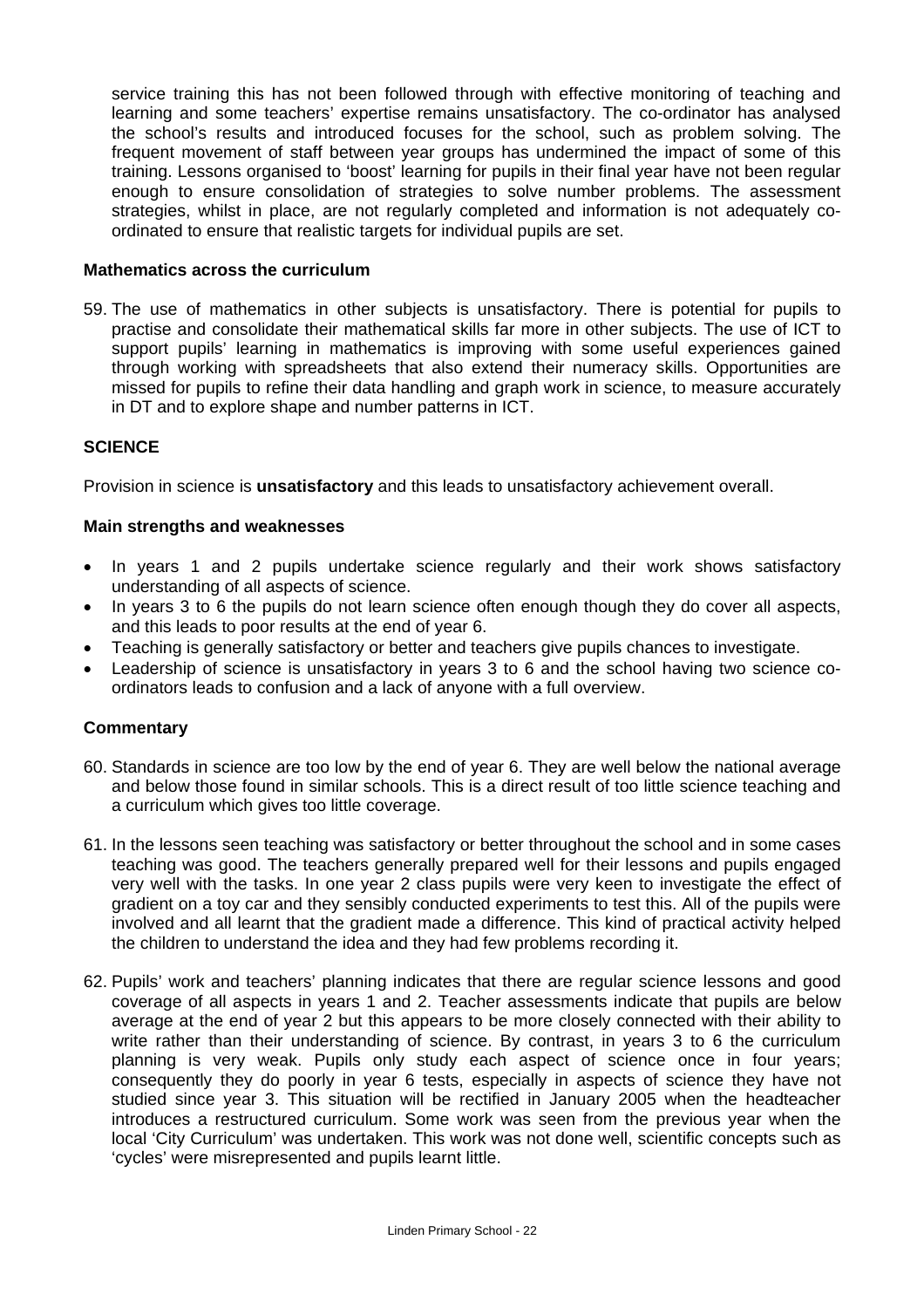63. There are two co-ordinators for science and this is not helpful as there is little liaison. The coordinators have undertaken only very limited subject monitoring and in Key Stage 2, there is little awareness of the standards achieved, even though these are the subject of national tests. Little effective action has been taken to raise standards since the last inspection.

## **INFORMATION AND COMMUNICATION TECHNOLOGY**

Provision in information and communication technology (ICT) is **satisfactory**.

#### **Main strengths and weaknesses**

- The subject leader is effective in supporting the raising of standards which are currently satisfactory overall.
- The resources and equipment support the subject well though there is a need for improved Internet access.
- Staff expertise is developing and almost all of the staff show a willingness to learn and improve.
- The curriculum plan and the weekly timetables hold back maximum progress.

# **Commentary**

- 64. The subject leader has very good subject skills and knowledge and is able to model the use of ICT in his own class very effectively. The co-ordinator is very supportive of colleagues and even the most reticent of the teachers get help without criticism. The guidance offered has helped each year group team to teach the subject logically and pupils are making overall good progress in recent months. The computer club, which the co-ordinator organises, is attended by a large group of pupils and they are able to model ICT work for others in their class lessons.
- 65. The school has good resources for ICT. New interactive whiteboards in some of the classrooms are a real bonus to teaching, and in these classrooms pupils engage well with the vibrant visual and sound inputs. In one class pupils had filmed each other in lessons and were able to use these on the interactive board to analyse the strengths and weaknesses of pupil performance. From this they all learnt how to improve their own performance. The classrooms have a good number of computers and the suite is virtually new and very useful. However, there is not yet sufficient Internet connection and the curriculum does not sufficiently focus on accessing large databases or electronic communication. Pupils have good skills in other areas and particularly in control technology.
- 66. Although not all the staff are fully comfortable with ICT they mostly demonstrate a great willingness to teach using the new resources and equipment and the lessons seen were successful. They have all undergone training and their skills are developing. As a result of teaching which is consistently satisfactory or better, pupils are achieving satisfactorily and sometimes well. The weekly timetables of some classes indicate that they do not use ICT as much as other classes and the ICT units of study are not evenly spread across the year. However, this is to be adjusted shortly.

#### **Information and communication technology across the curriculum**

67. The use of ICT to support other subjects is satisfactory overall but there are some weaknesses. Generally ICT is used satisfactorily and very occasionally well to support English and mathematics where pupils can work independently to record their knowledge or ideas or join in class sessions using the whiteboard. However, overall ICT is not used sufficiently to support English across the school. In other subjects, pupils gather information, for example in history and geography, but this tends to happen more in some classes than others and depends on the teacher's level of skill and interest rather than being a part of the pupils' entitlement. As the coordinator has little opportunity to monitor the provision or standards, there has not been opportunity to develop this area sufficiently.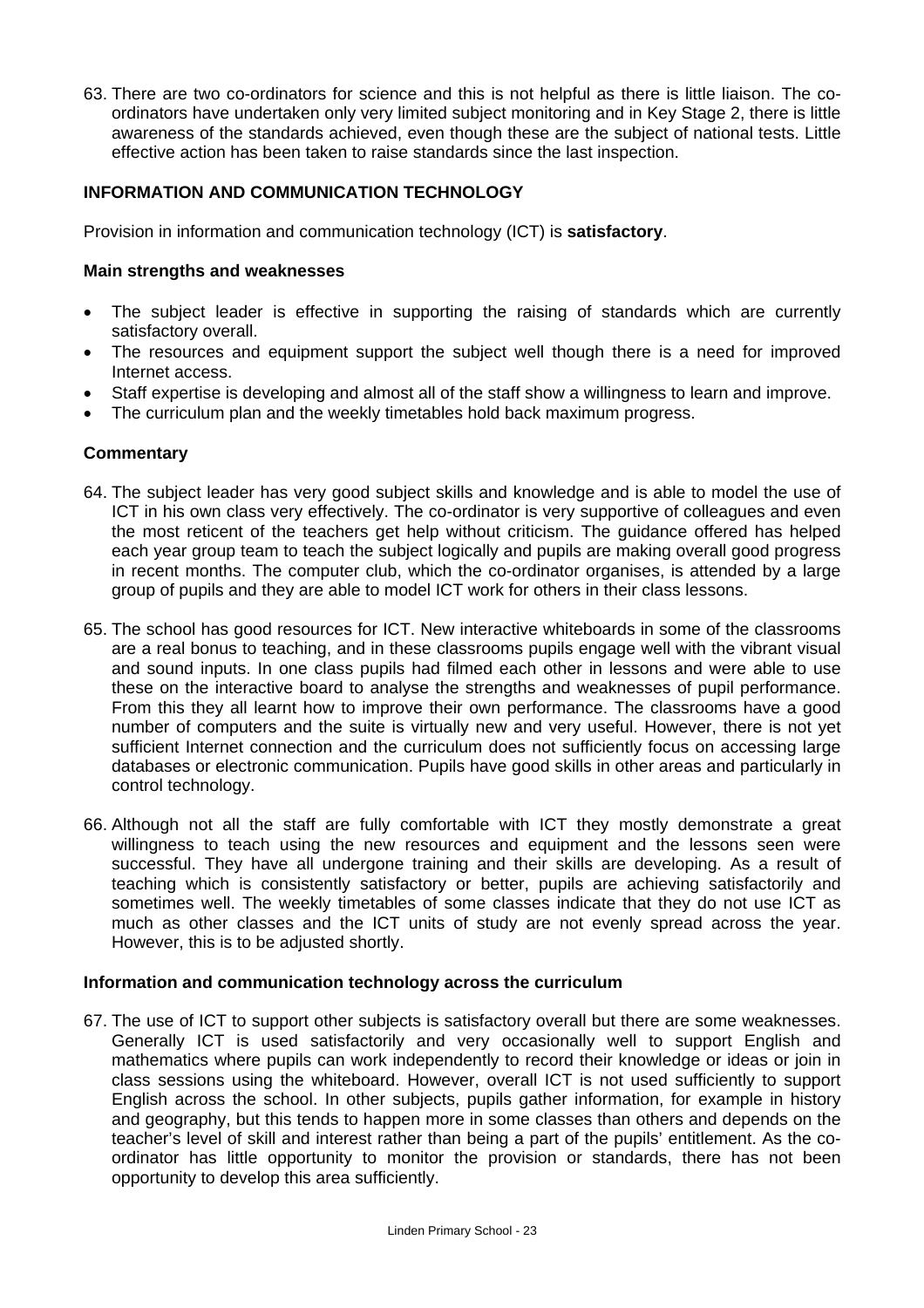## **HUMANITIES**

#### **Religious Education**

Provision in religious education is **unsatisfactory**.

#### **Main strengths and weaknesses**

- Subject guidelines are good and this effectively supports teachers' planning in the subject.
- There are some good opportunities for speaking and listening.
- The achievement of pupils is unsatisfactory and standards are below average.
- The breadth and balance of the subject is unsatisfactory and aspects of the subject are not studied in sufficient depth.
- The leadership and management of the subject are unsatisfactory.

#### **Commentary**

- 68. Standards in the subject are below age related expectations of the Locally Agreed Syllabus for religious education by the ages of seven and eleven. This is because insufficient time is given to the subject and pupils do not study aspects of the subject in sufficient depth. Teachers do not sufficiently enable pupils to record and develop their knowledge and understanding through writing. However, pupils speaking and listening skills are effectively developed. For example, in year 6, pupils successfully debate issues, such as, 'is it admirable or unrealistic to expect people to follow sacred rules such as the Ten Commandments absolutely'.
- 69. The quality of teaching is satisfactory. Curriculum guidance is good and this ensures all aspects of the subject, such as Christianity and other world faiths, are studied. However, the leadership and management is unsatisfactory because there is no monitoring of standards, teaching and learning or curriculum coverage to ensure the subject is studied in sufficient depth.
- 70. Religious education contributes effectively to pupils' spiritual, moral, social and cultural development. For example, in year 5, pupils consider what it must be like to be homeless, particularly at Christmas time.

#### **History**

- 71. Two lessons were observed but this was insufficient to judge overall provision. In both lessons pupils were very interested in historical studies. Pupils in year 6 were careful to balance the evidence about the reasons for the United States entering the Second World War and used a range of information sources competently. In the year 5 lesson about Tudor England pupils asked interesting questions of the teacher to reach a deeper understanding of Queen Elizabeth I's relationship with the King of Spain and organised a variety of photocopied materials to plot the course of the Armada. The work in pupils' books and in classroom displays was broadly average throughout the school.
- 72. At the end of year 2 pupils have a developing sense of chronology, and they recognise distinctions between past and present. Pupils in years 3 to 6 have a sound general knowledge that is developed adequately through a variety of interesting lessons and experiences. For example, year 5 pupils have studied articles that were in general use in homes during the Tudor period. Their visit to the house of Shakespeare's parents has given them a feel for what life might have been like. Drama has been used well in year 4 to re-enact life as a Roman soldier and this experience helped their subsequent writing to come alive. However, there is simply not enough history on the timetable for pupils to consolidate their history skills in order for them to achieve as well as they might.
- 73. There is occasional use of history to promote and extend pupils' writing skills but this is not systematic. The scrutiny of work from years 3 to 6 shows too little creativity in the way pupils'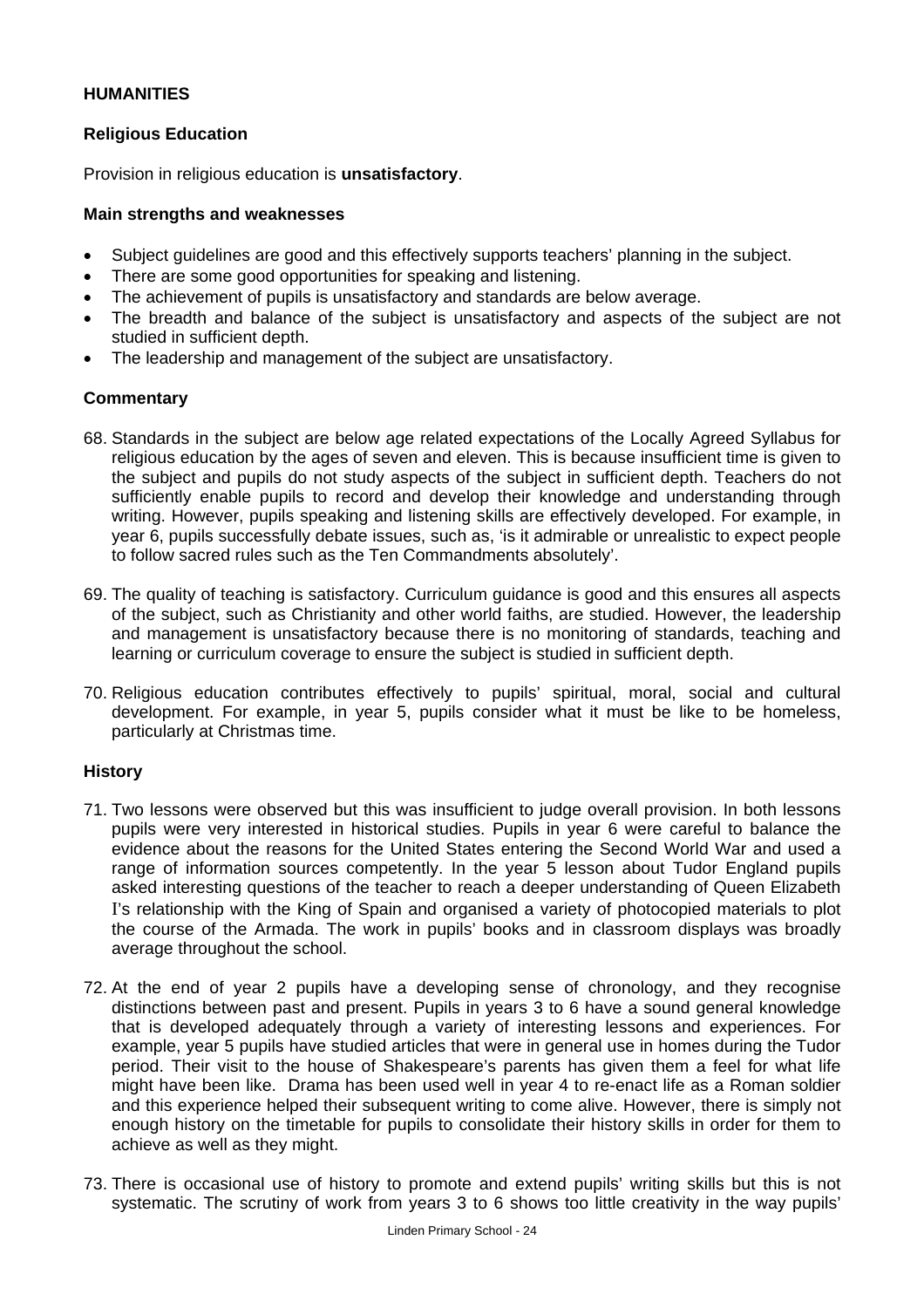knowledge is presented. For example, there is no evidence of pupils following their own lines of enquiry or creating their own hypotheses for research. There is not enough guidance to show teachers how they should plan for these skills. Pupils in year 6 commented that the books and resources are already chosen for them. Computers are underused as a source of information and an opportunity for pupils to develop independent research skills.

74. In recent years there has been a focus on providing pupils with exciting opportunities to experience historical events but there has been no evaluation of these and the co-ordinator has no clear picture of the overall effectiveness of the subject or how to lead and manage further improvement.

#### **Geography**

- 75. Two lessons were seen and there is insufficient evidence to make an overall judgement about provision. However, in one of the lessons seen, pupils' learning was disrupted as a result of weakness in teaching skills. The subject was sampled through a collection of pupils' work and in discussions with pupils and the co-ordinator. The scrutiny of pupils' work indicates that there is some variation in the teachers' expectations through the school. Pupils in years 1 and 2 are challenged well through their local study and their work on the Isle of Struay. A good range of materials is used to promote and encourage enquiry, such as large scale maps and regular reports from 'Barnaby', a bear who goes on visits and holidays with pupils.
- 76. Pupils in years 3 to 6 are not achieving as well as they should. Despite the intentions to cover geography through nationally recognised schemes of work twice a year, the pupils in year 6 commented on how they cannot remember when they were last taught geography. Their knowledge of rivers is adequate but they have no understanding how river systems influence settlements or contribute to the formation of land. The geography co-ordinator, who is new to the post, has shown considerable initiative in evaluating current planning and has spent time giving support to teachers on linking the development of geography skills to work in history. In the main this had led to some reasonable coverage of the teaching of mapping skills. Other strands of pupils' geographical knowledge and skills, such as comparative skills, are woefully inadequate. The introduction of an India day and an Africa day has had a limited impact on developing pupils' knowledge beyond the superficial. There is no routine assessment and this further hinders teachers from planning well-matched work. Overall, unsatisfactory progress has been made since the last inspection.

#### **CREATIVE, AESTHETIC, PRACTICAL AND PHYSICAL SUBJECTS**

#### **Art and design**

Provision for art and design is **satisfactory.** 

#### **Main strengths and weaknesses**

- Standards are average.
- Observational drawing is particularly well developed.
- There are insufficient opportunities for pupils to develop three-dimensional work.
- Leadership and management are unsatisfactory.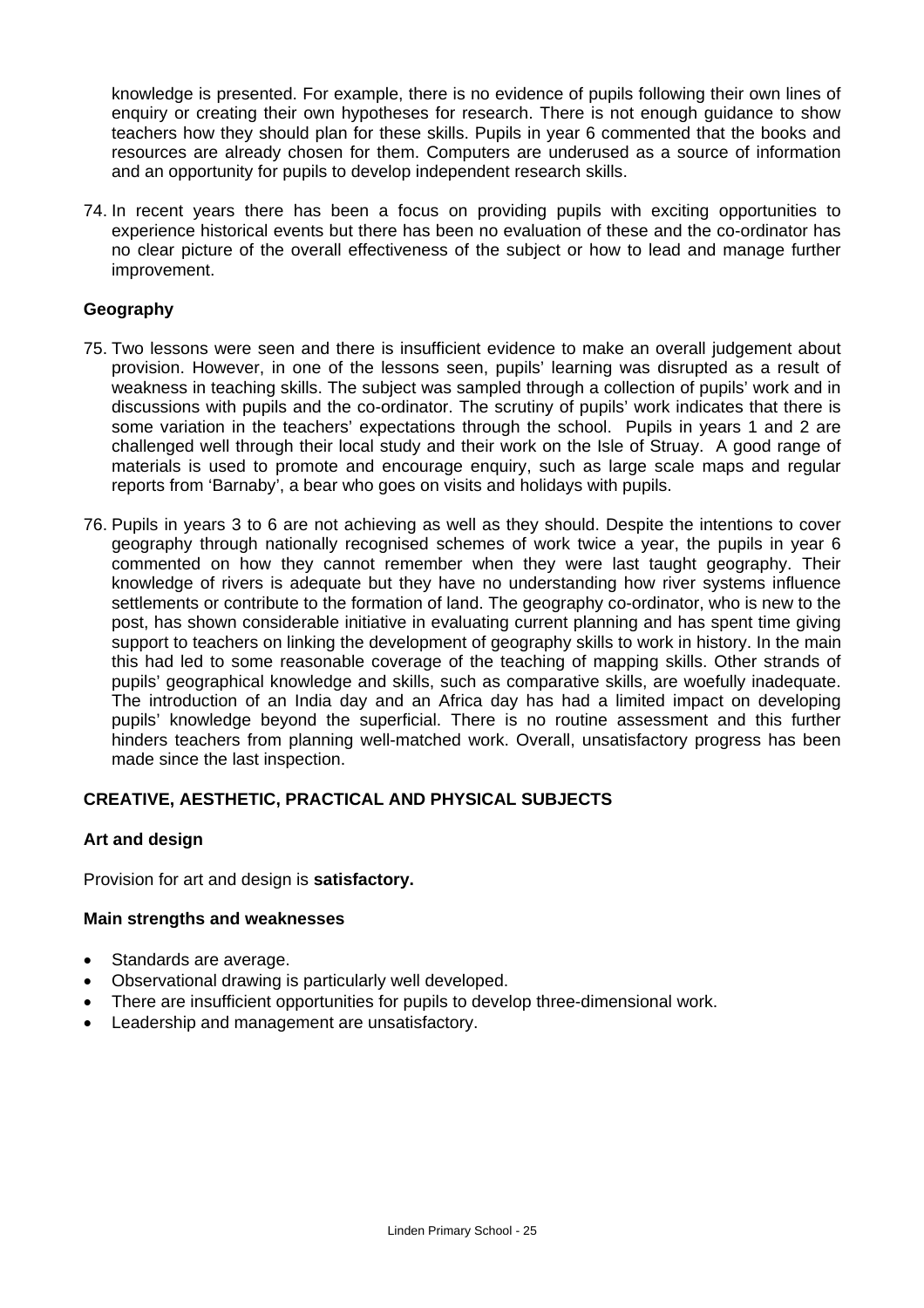# **Commentary**

- 77. The scrutiny of pupils' art work, teachers planning and discussion with pupils and teachers show that standards have been maintained since the last inspection and remain close to age related expectations by the age of seven and eleven.
- 78. The quality of teaching is satisfactory. Teachers promote observational drawing particularly well and pupils achieve well in this aspect of the subject. Teachers also effectively provide plenty of opportunities for pupils to work in the style of other artists and this contributes well to their knowledge and understanding of the subject.
- 79. However, pupils do not make sufficient progress in developing their knowledge and understanding and skills of three-dimensional work, as there are limited opportunities for them to construct sculptures and work in clay. Good use is made of ICT to support learning, for example, in year 6 pupils successfully created images on the computer in the style Andy Warhol.
- 80. The leadership and management of the subject are unsatisfactory. The monitoring of standards, teaching and learning in the subject is not sufficient to enable the co-ordinator to know what the strengths and weaknesses are in the subject across the school and this restricts its development. Curriculum guidelines ensure all aspects of the subject are covered but they are not sufficiently detailed to support teachers' planning. However, the co-ordinator has developed effective links with the local community to develop pupils' learning, such as organising art specialists and professional artists to work with the pupils, in order to produce art work to be displayed at a local hospital.

#### **Design and technology**

- 81. No lessons were seen and therefore it is not possible to judge the overall quality of provision. A wide range of evidence from years 1 and 2 shows that pupils' skills in making and design are often above average. Year 1 and 2 pupils know how to plan, make and review their designs. In making toy vehicles, year 2 produced interesting and detailed pictures from initial sketches. They developed these into plans, showing a good understanding why we need plans. Their completed models were individual and full of character and of a good standard. They have not, however, evaluated their work and so are not developing an eye for improving their skills. Older pupils have made insufficient progress in the design process. Their sketches remain the main part of the design task. Some sketches of shoes, Tudor homes and Anderson shelters are less detailed than the work in year 2. No precision drawing, improved diagrams, accurate measurements or disassembly of artefacts are used to ensure the pupils record and improve the design procedures and make appropriate progress as they move through the school.
- 82. Pupils' achievements in making vary through years 3 to 6. They are unsatisfactory in years 5 and 6. The completed purses in year 3 and shoes in year 4 are of an average standard demonstrating that pupils' craft skills reach satisfactory levels. The periscopes and Anderson shelters made by year 6 pupils are well below average. The models are poorly constructed and the finishes hastily applied. The Tudor houses, made by pupils in year 5, are individual and sturdy, but insufficient attention is paid to reviewing the process and identifying strengths and weaknesses in methods, materials and the basic design used.
- 83. The co-ordinator has worked hard to raise the profile of DT since the last inspection and the annual DT week ensures that all pupils have a good experience of making. There is a comprehensive skills checklist that would ensure skills develop evenly as pupils move through the school but this has yet to be implemented.

#### **Physical Education (PE)**

Provision in PE is **satisfactory. Main strengths and weaknesses**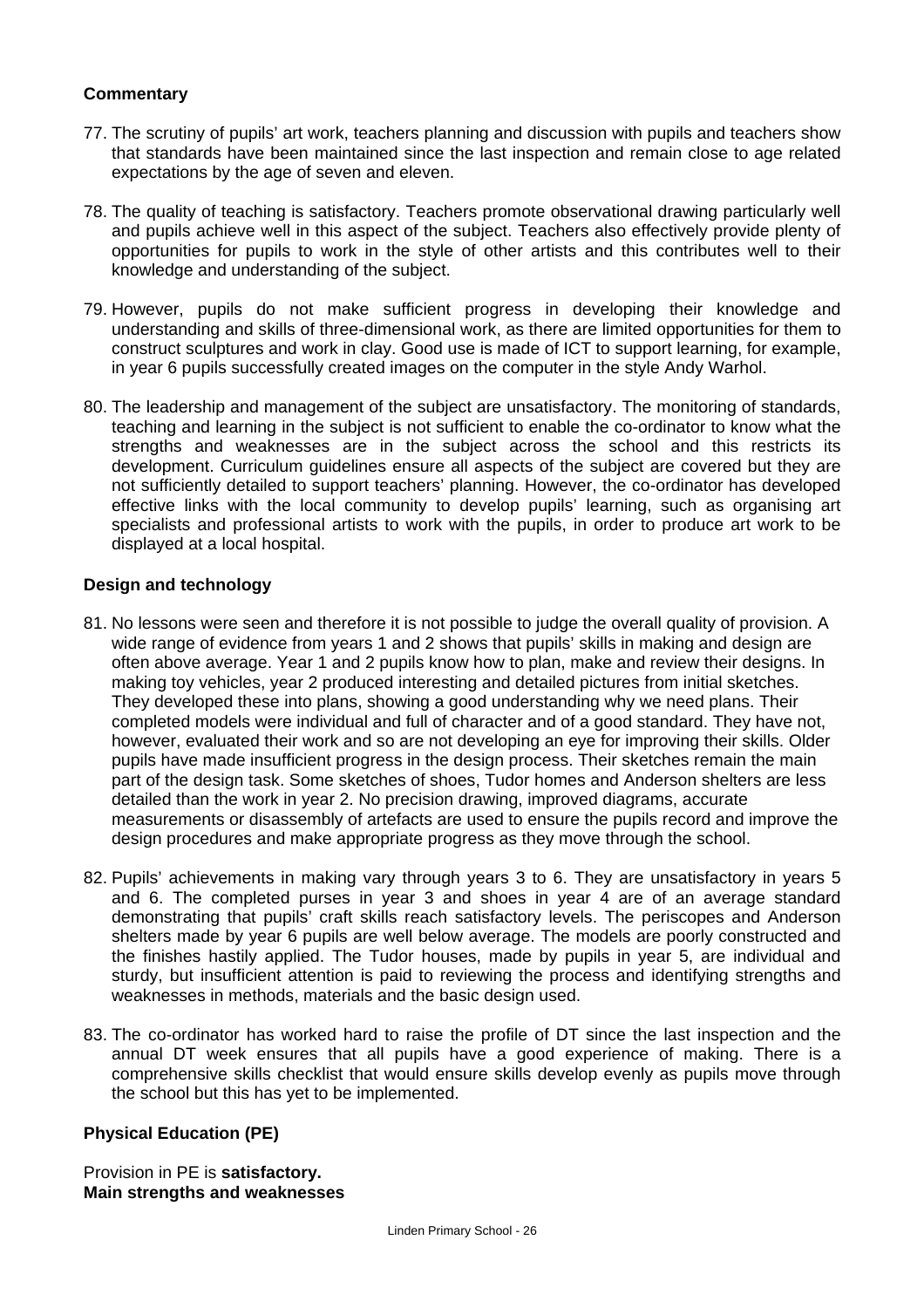- Teaching is satisfactory but teachers' subject skills vary widely.
- There is an effective partnership with the EAZ.
- There are no whole school guidelines to ensure a consistent development of pupils' skills in all areas of PE.

# **Commentary**

- 84. It was not possible to observe the teaching of all aspects of the PE programme. The teaching varies in quality. The better lessons were characterised by energetic warm-ups followed by good demonstrations of the technical skills. As well as giving time for individual practise, the teachers sought out lower attaining pupils to provide specific coaching. In this way they gained the most from group games or the partnership work that followed the main teaching. Where lessons were weaker the warm up was interrupted unnecessarily and this limited its impact. The organisation of skills' practise and small competitive games were too slow and pupils were not entirely clear what new skills they were rehearsing. Whilst the space for outdoor lessons is adequate not all teachers had organised this sufficiently well to allow pupils to work at tasks without interfering with others. The expectations of performance were high in one dance lesson and opportunity was given for pupils to evaluate their own performances and those of others. This is not always the case and too often pupils finish the lessons without a knowledge of how well they have achieved or what they need to do to get better.
- 85. The partnership with EAZ has given the recently appointed co-ordinator confidence. He has been able to use the time provided by the EAZ to review the curriculum and prepare a development plan for its future improvement. The contacts with consultants have led to successful initiatives in the teaching of dance supported by the involvement of specialist teachers. In addition, the school has been able raise the profile of PE by increasing the range of sporting activities; pupils take part in hockey, cricket and tag rugby in addition to the traditional sports of football and netball. Pupils have swimming lessons from year 3 upwards although no records of standards attained were available and the impact of this provision has not been evaluated.
- 86. There has been insufficient development of the subject since the last inspection. Some teachers are still uncertain of teaching all aspects of PE and consequently coverage of gymnastics and the use of apparatus are missed from pupils' experiences as they move through the school. Older pupils commented how infrequently they had gymnastic lessons. An analysis of timetables indicates that in some classes pupils had 40 minutes of PE a week and others get 2 hours. This leads to some pupils missing aspects of PE that they enjoy and want to get better at. There is satisfactory leadership and management by the recently appointed co-ordinator. He has implemented a staff training programme following his review of teaching strengths and weaknesses. He recognises that there is not a comprehensive scheme of work covering the teaching of PE skills through the school and has set this as a development for this year.

#### **PERSONAL, SOCIAL AND HEALTH EDUCATION AND CITIZENSHIP**

- 87. It is not possible to judge the overall quality of provision because only one lesson was seen. PSHE is being given a renewed focus and this has already had a positive impact on the standard of behaviour. In one of the lessons observed, year 6 pupils took part in a very sensible discussion about whether there were any circumstances in which the breaking of rules could be condoned. Opinions were well argued and confidently presented.
- 88. Teachers have recently had training in order to help them with circle time activities, which give pupils the opportunity to talk about personal issues, because the school rightly sees this as an effective way forward in improving pupils' personal development. Initiatives such as the house system and golden time are being evaluated to see how well they are working. Drugs and sex and relationships education meets requirements.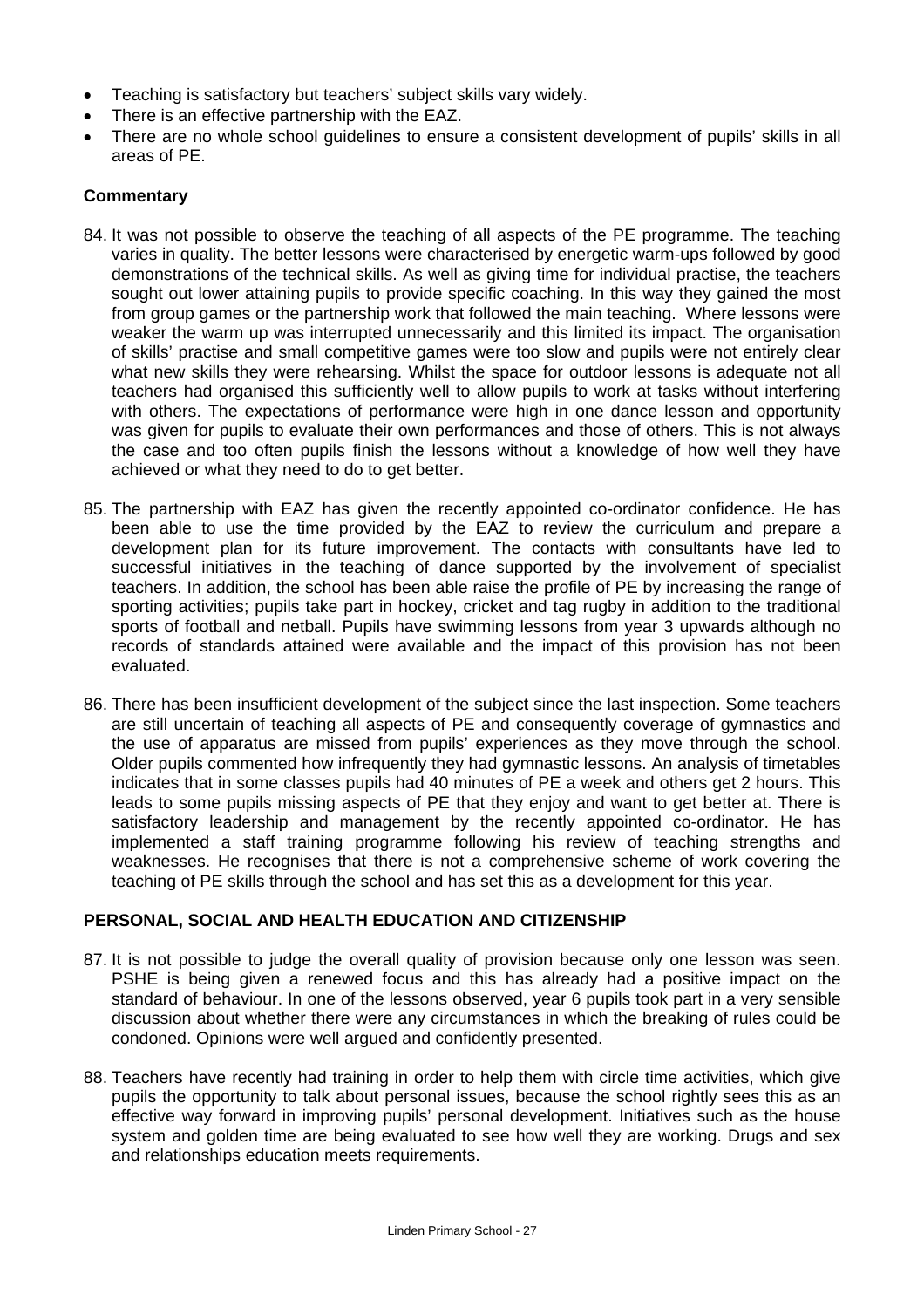# **PART D: SUMMARY OF THE MAIN INSPECTION JUDGEMENTS**

# **Inspection judgement** Grade **Grade**

| The overall effectiveness of the school                              | 5 |
|----------------------------------------------------------------------|---|
| How inclusive the school is                                          | 4 |
| How the school's effectiveness has changed since its last inspection | 6 |
| Value for money provided by the school                               | 5 |
|                                                                      |   |
| <b>Overall standards achieved</b>                                    | 6 |
| Pupils' achievement                                                  | 5 |
|                                                                      |   |
| Pupils' attitudes, values and other personal qualities               | 4 |
| Attendance                                                           | 5 |
| <b>Attitudes</b>                                                     | 4 |
| Behaviour, including the extent of exclusions                        | 4 |

| Pupils' spiritual, moral, social and cultural development |  |
|-----------------------------------------------------------|--|
| The quality of education provided by the school           |  |
| The quality of teaching                                   |  |

| $110$ quanty of toaching                                         |   |
|------------------------------------------------------------------|---|
| How well pupils learn                                            | 5 |
| The quality of assessment                                        | 5 |
| How well the curriculum meets pupils needs                       | 5 |
| Enrichment of the curriculum, including out-of-school activities | 4 |
| Accommodation and resources                                      | 4 |
| Pupils' care, welfare, health and safety                         | 4 |
| Support, advice and guidance for pupils                          | 5 |
| How well the school seeks and acts on pupils' views              | 4 |
| The effectiveness of the school's links with parents             | 4 |
| The quality of the school's links with the community             | 4 |
| The school's links with other schools and colleges               | 4 |

| The leadership and management of the school |   |
|---------------------------------------------|---|
| The governance of the school                | 5 |
| The leadership of the headteacher           |   |
| The leadership of other key staff           | 5 |
| The effectiveness of management             |   |